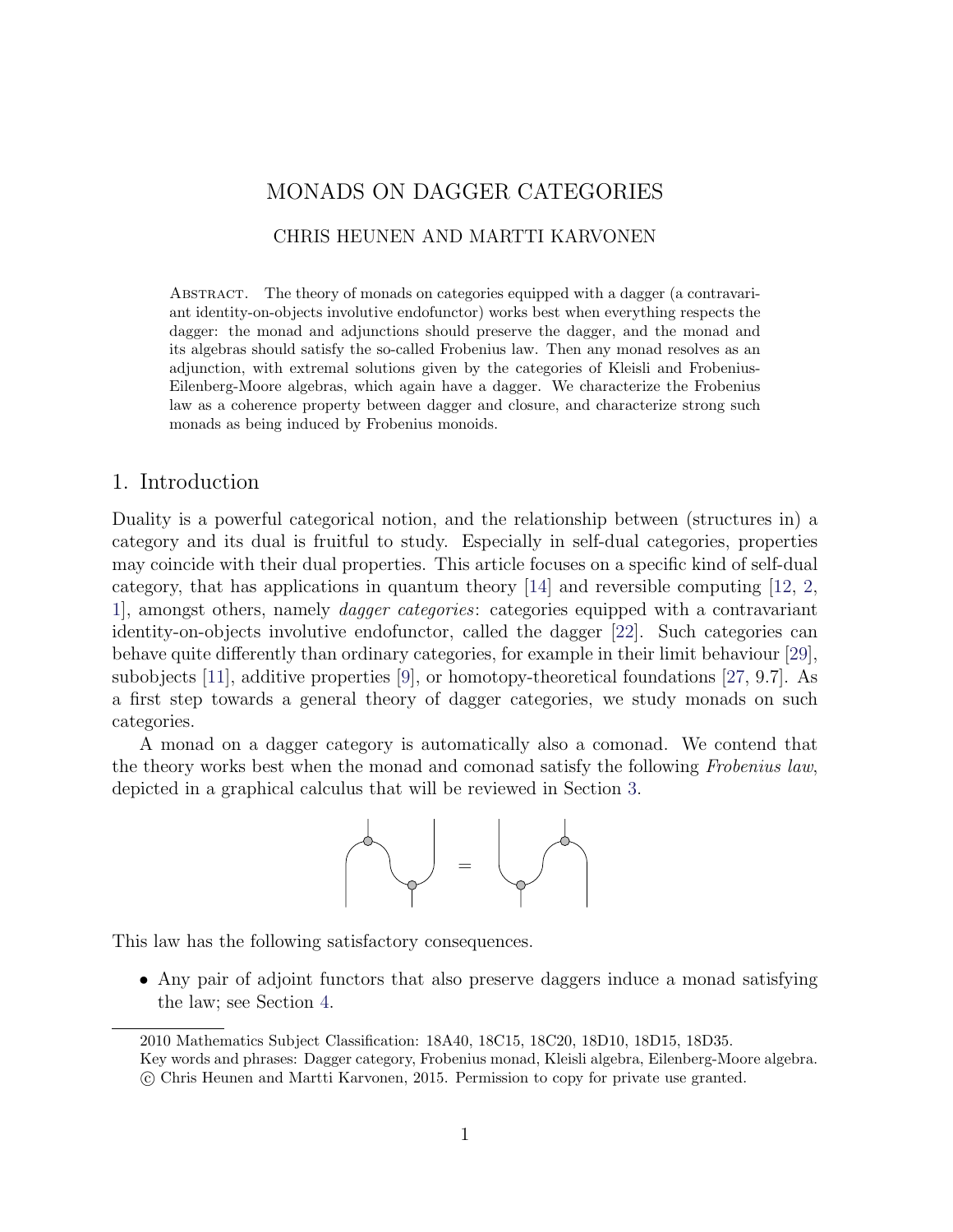### 2 CHRIS HEUNEN AND MARTTI KARVONEN

- The Kleisli category of a monad that preserves daggers and satisfies the law inherits a dagger; see Section [6.](#page-9-0)
- For such a monad, the category of those Eilenberg-Moore algebras that satisfy the law inherits a dagger; see Section [6.](#page-9-0)
- In fact, this Kleisli category and Frobenius-Eilenberg-Moore category are the initial and final resolutions of such a monad as adjunctions preserving daggers in the dagger 2-category of dagger categories; see Section [7.](#page-13-0)
- Any monoid in a monoidal dagger category satisfying the law induces a monad satisfying the law; see Section [5.](#page-8-0)
- Moreover, the folklore adjunction between monoids and strong monads becomes an equivalence in the dagger setting; see Section [8.](#page-16-0)

Additionally, Section [9](#page-20-0) characterizes the Frobenius law as a natural coherence property between the dagger and closure of a monoidal category.

Because of these benefits, it is tempting to simply call such monads 'dagger monads'. However, many of these results also work without daggers, see [\[26,](#page-25-3) [19,](#page-25-4) [3\]](#page-24-6). This paper is related to those works, but not a straightforward extension. Daggers and monads have come together in coalgebra before [\[17,](#page-25-5) [16\]](#page-25-6); the same holds for quantum programming languages [\[7,](#page-24-7) [24\]](#page-25-7), and matrix algebra [\[6\]](#page-24-8). The current work differs by starting from first principles. Finally, Section [8](#page-16-0) is a noncommutative generalization of [\[21,](#page-25-8) Theorem 4.5]. It also generalizes the classic Eilenberg-Watts theorem [\[30\]](#page-26-0), that characterizes certain endofunctors on abelian categories as being of the form  $-\otimes B$  for a monoid B, to monoidal dagger categories; note that there are monoidal dagger categories that are not abelian [\[9,](#page-24-5) Appendix A]. This article extends an earlier conference proceedings version [\[12\]](#page-24-1). We thank Tom Leinster, who inspired Examples [4.2](#page-6-0) and [4.3.](#page-6-1)

# 2. Dagger categories

We start by introducing dagger categories. They can behave quite differently from ordinary (non-dagger) ones, see e.g.  $[27, 9.7]$  $[27, 9.7]$ , and are especially useful as semantics for quantum computing [\[14\]](#page-24-0).

2.1. DEFINITION. A dagger is a functor  $\dagger: \mathbf{D}^{\text{op}} \to \mathbf{D}$  satisfying  $A^{\dagger} = A$  on objects and  $f^{\dagger \dagger} = f$  on morphisms. A dagger category is a category equipped with a dagger.

By slight abuse of terminology, we will also call  $f^{\dagger}$  the dagger of a morphism f.

- 2.2. Example. Dagger categories are plentiful:
	- Any groupoid is a dagger category with  $f^{\dagger} = f^{-1}$ .
	- Any monoid M equipped with an involutive homomorphism  $f: M^{op} \to M$  may be regarded as a one-object dagger category with  $x^{\dagger} = f(x)$ .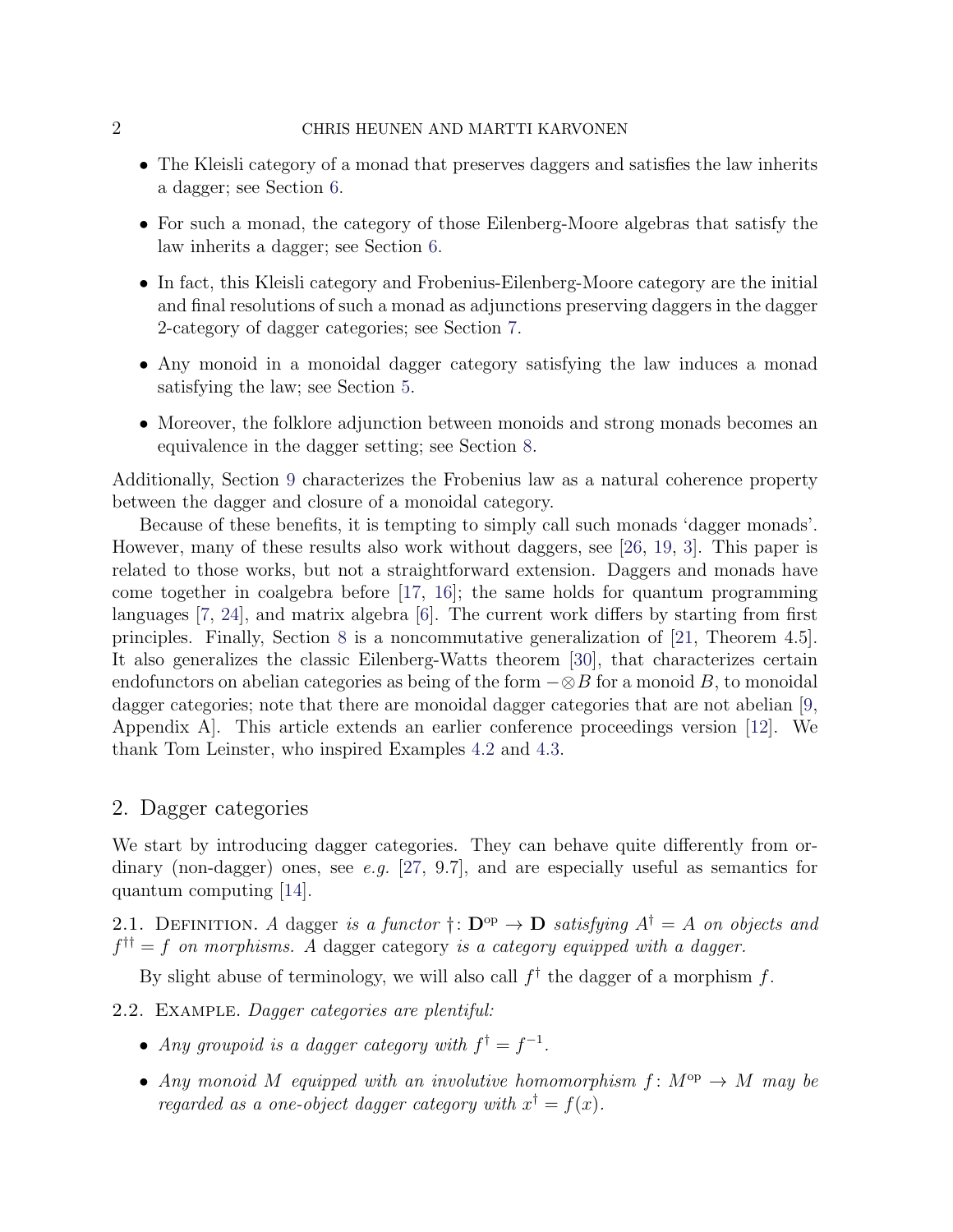- The category **Hilb** of (complex) Hilbert spaces and bounded linear maps is a dagger category, taking the dagger of  $f: A \rightarrow B$  to be its adjoint, i. e. the unique morphism satisfying  $\langle f(a), b \rangle = \langle a, f^{\dagger}(b) \rangle$  for all  $a \in A$  and  $b \in B$ . Write **FHilb** for the full subcategory of finite-dimensional Hilbert spaces; this is a dagger category too.
- Write Rel for the category with sets as objects and relations  $R \subseteq A \times B$  as morphisms  $A \to B$ ; composition is  $S \circ R = \{(a, c) \mid \exists b \in B : (a, b) \in R, (b, c) \in S\}.$ This becomes a dagger category with  $R^{\dagger} = \{(b, a) \mid (a, b) \in R\}$ . Equivalently, we may specify  $R \subseteq A \times B$  as a function from A to the powerset of B.

The guiding principle when working with dagger categories, also known as 'the way of the dagger', is that all structure in sight should cooperate with the dagger. For example, more important than isomorphisms are *unitaries*: isomorphisms f whose dagger  $f^{\dagger}$  equals its inverse  $f^{-1}$ . The terminology derives from the category of Hilbert spaces. Similarly, an endomorphism f that equals its own dagger  $f^{\dagger}$  is called *self-adjoint*. The following definition provides another example of this motto.

2.3. DEFINITION. A dagger functor is a functor  $F: \mathbf{C} \to \mathbf{D}$  between dagger categories satisfying  $F(f^{\dagger}) = F(f)^{\dagger}$ . Denote the category of small dagger categories and dagger functors by **DagCat**.

2.4. Example. Dagger functors embody various concrete transformations:

- Any functor between groupoids is a dagger functor.
- A functor from a group(oid) to  $(F)$ Hilb is a dagger functor precisely when it is a unitary representation.
- The inclusion FHilb  $\hookrightarrow$  Hilb is a dagger functor.

There is no need to go further and define 'dagger natural transformations': if  $\sigma: F \to$ G is a natural transformation between dagger functors, then taking daggers componentwise defines a natural transformation  $\sigma^{\dagger}$ :  $G \to F$ . Thus the category [C, D] of dagger functors  $C \to D$  and natural transformations is itself a dagger category. This implies that DagCat is a dagger 2-category, as in the following definition. Notice that products of (ordinary) categories actually provide the category DagCat with products, so that the following definition makes sense.

<span id="page-2-1"></span>2.5. DEFINITION. A dagger 2-category is a category enriched in  $\text{DagCat}$ , and a dagger 2-functor is a  $\text{DagCat}$ -enriched functor.

Another source of examples is given by free and cofree dagger categories [\[8,](#page-24-9) 3.1.17,3.1.19]. Write Cat for the category of small categories and functors.

<span id="page-2-0"></span>2.6. PROPOSITION. The forgetful functor  $\textbf{DagCat} \rightarrow \textbf{Cat}$  has a right adjoint  $(-)_{\equiv}$ , which sends a category C to the full subcategory of  $\mathbb{C}^{op} \times \mathbb{C}$  of objects  $(A, A)$ , and sends a functor F to the restriction of  $F^{\rm op} \times F$ .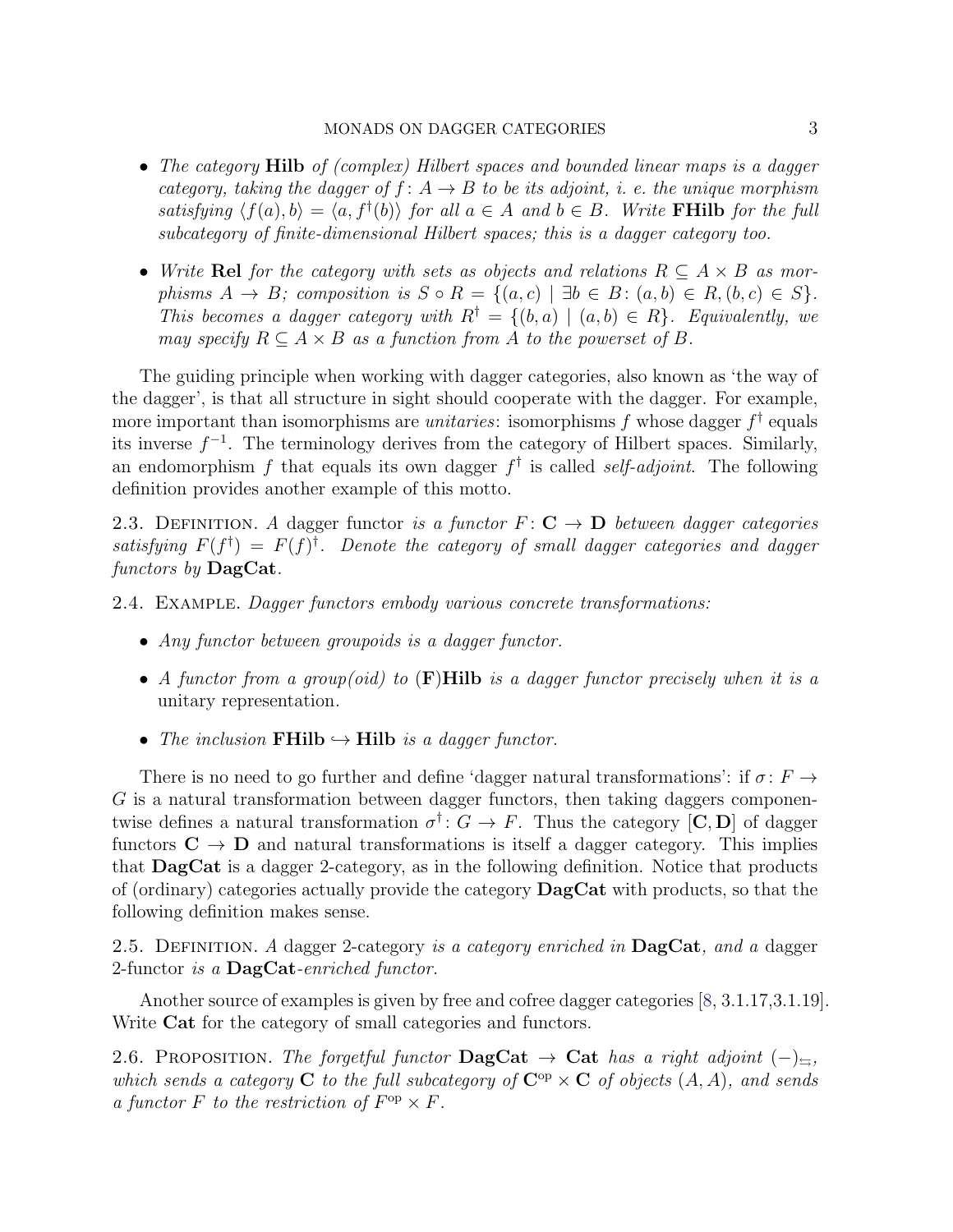**PROOF.** The dagger on  $\mathbb{C}_{\rightrightarrows}$  is given by  $(f, g)^{\dagger} = (g, f)$ ; this also makes  $F_{\rightrightarrows}$  into a dagger functor. Dagger functors  $F: D \to \mathbf{C}_{\simeq}$  correspond naturally to functors  $G: D \to \mathbf{C}$  via  $F f = (G f^{\dagger}, G f)$ , and  $G f = F h$  when  $F f = (g, h)$ .

We end this section with a useful folklore result.

<span id="page-3-1"></span>2.7. LEMMA. If  $F: \mathbf{C} \to \mathbf{D}$  is a full and faithful functor, then any dagger on  $\mathbf{D}$  induces a unique dagger on  $C$  such that  $F$  is a dagger functor.

**PROOF.** If f is a morphism in C, fullness gives a morphism  $f^{\dagger}$  satisfying  $F(f)^{\dagger} = F(f^{\dagger})$ , which is unique by faithfulness. This uniqueness also gives  $f^{\dagger \dagger} = f$ .

# <span id="page-3-0"></span>3. Graphical calculus

Many proofs in the rest of this paper are most easily presented in graphical form. This section briefly overviews the graphical calculus that governs monoidal (dagger) categories, such as the category  $[C, C]$  where our monads will live. For more information, see [\[23\]](#page-25-9).

3.1. DEFINITION. A (symmetric) monoidal dagger category is a dagger category that is also a (symmetric) monoidal category, satisfying  $(f \otimes g)^\dagger = f^\dagger \otimes g^\dagger$  for all morphisms f and q, whose coherence maps  $\lambda: I \otimes A \to A$ ,  $\rho: A \otimes I \to A$ , and  $\alpha: (A \otimes B) \otimes C \to A \otimes (B \otimes C)$ (and  $\sigma: A \otimes B \to B \otimes A$ ) are unitary.

3.2. Example. Many monoidal structures on dagger categories make them monoidal dagger categories:

- The dagger category **Rel** is a monoidal dagger category under cartesian product.
- The dagger category (F)Hilb is a monoidal dagger category under tensor product.
- For any dagger category C, the dagger category  $[C, C]$  of dagger functors  $C \rightarrow C$ is a monoidal dagger category under composition of functors.
- Any monoidal groupoid is a monoidal dagger category under  $f^{\dagger} = f^{-1}$ .

There is a sound and complete graphical calculus for such categories, that represents a morphism  $f: A \to B$  as  $\boxed{f}$ , and composition, tensor product, and dagger as follows.

$$
\frac{1}{g \circ f} = \frac{g}{f}
$$
\n
$$
\frac{f \otimes g}{f}
$$
\n
$$
A \otimes c
$$
\n
$$
\frac{f}{f} \otimes g
$$
\n
$$
A \otimes c
$$
\n
$$
A \otimes c
$$
\n
$$
A \otimes c
$$
\n
$$
B \otimes D
$$
\n
$$
B \otimes D
$$
\n
$$
B \otimes D
$$
\n
$$
B \otimes D
$$
\n
$$
B \otimes D
$$
\n
$$
B \otimes D
$$
\n
$$
B \otimes D
$$
\n
$$
B \otimes D
$$
\n
$$
B \otimes D
$$
\n
$$
B \otimes D
$$
\n
$$
B \otimes D
$$
\n
$$
B \otimes D
$$
\n
$$
B \otimes D
$$
\n
$$
B \otimes D
$$
\n
$$
B \otimes D
$$
\n
$$
B \otimes D
$$
\n
$$
B \otimes D
$$
\n
$$
B \otimes D
$$
\n
$$
B \otimes D
$$
\n
$$
B \otimes D
$$
\n
$$
B \otimes D
$$
\n
$$
B \otimes D
$$
\n
$$
B \otimes D
$$
\n
$$
B \otimes D
$$
\n
$$
B \otimes D
$$
\n
$$
B \otimes D
$$
\n
$$
B \otimes D
$$
\n
$$
B \otimes D
$$
\n
$$
B \otimes D
$$
\n
$$
B \otimes D
$$
\n
$$
B \otimes D
$$
\n
$$
B \otimes D
$$
\n
$$
B \otimes D
$$
\n
$$
B \otimes D
$$
\n
$$
B \otimes D
$$
\n
$$
B \otimes D
$$
\n
$$
B \otimes D
$$
\n
$$
B \otimes D
$$
\n
$$
B \otimes D
$$
\n
$$
B \otimes D
$$
\n
$$
B \otimes D
$$
\n
$$
B \otimes D
$$
\n
$$
B \otimes
$$

Distinguished morphisms are often depicted with special diagrams instead of generic boxes. For example, the identity  $A \rightarrow A$  and the swap map of symmetric monoidal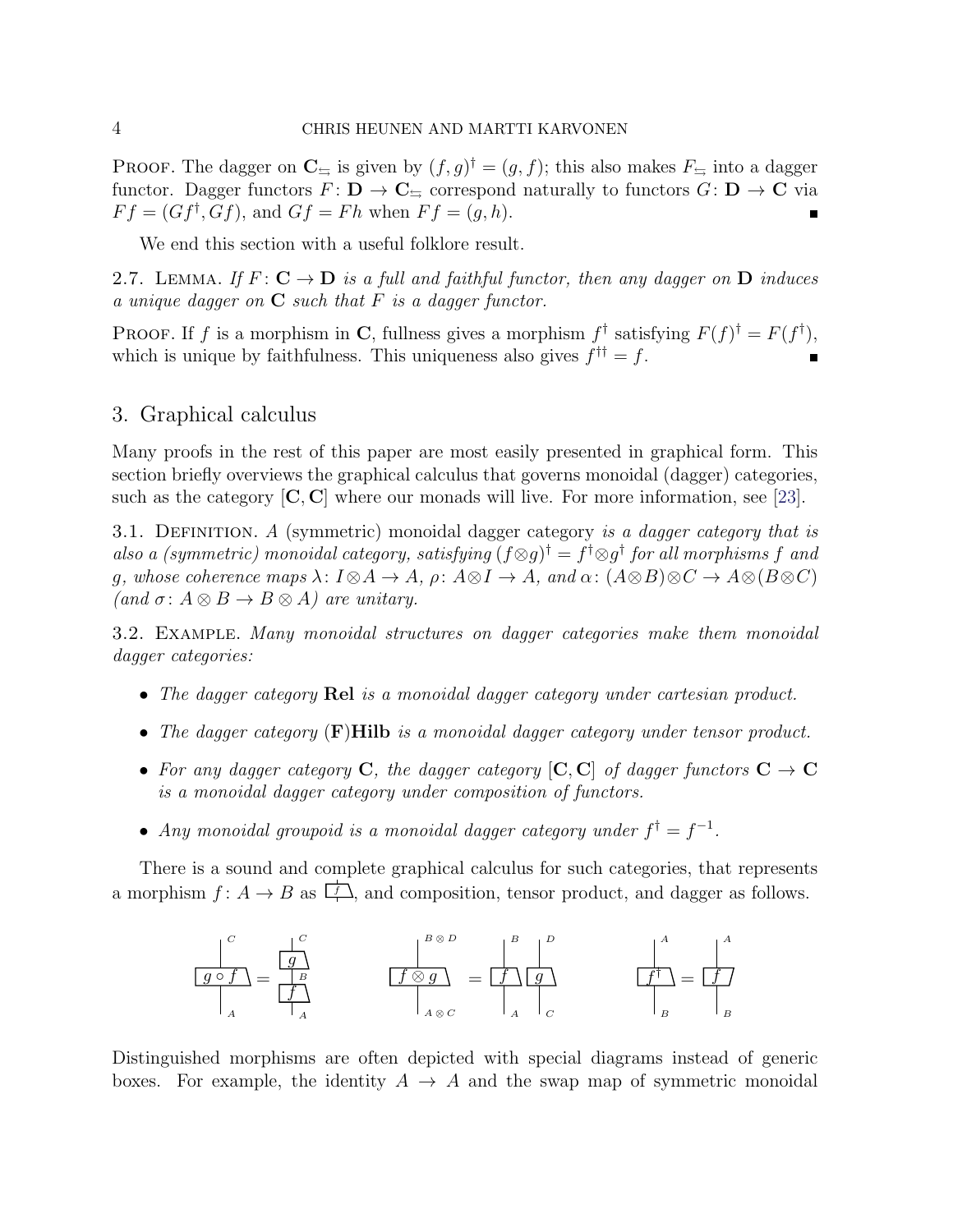dagger categories are drawn as:



whereas the (identity on) the monoidal unit object  $I$  is drawn as the empty picture:

The following definition gives another example: the unit and multiplication of a monoid get a special diagram.

3.3. DEFINITION. A monoid in a monoidal category is an object A with morphisms  $\phi: A \otimes A \rightarrow A$  and  $\phi: I \rightarrow A$ , satisfying the following equations.



A comonoid in a monoidal category is a monoid in the opposite category; an object A with morphisms  $\forall : A \rightarrow A \otimes A$  and  $\cap : A \rightarrow I$  satisfying the duals of the above equations. A monoid in a symmetric monoidal category is commutative if it satisfies:



A monoid in a monoidal dagger category is a dagger Frobenius monoid if it satisfies the following Frobenius law.

<span id="page-4-0"></span>
$$
\left(\begin{array}{c}\n\searrow \\
\searrow\n\end{array}\right) = \left(\begin{array}{c}\n\searrow \\
\searrow\n\end{array}\right) \tag{3.1}
$$

The Frobenius law might look mysterious, but will turn out to be precisely the right property to make monads respect daggers. Section [9](#page-20-0) below will formally justify it as a coherence property between closure and the dagger. For now we illustrate that the Frobenius law corresponds to natural mathematical structures in example categories.

<span id="page-4-1"></span>3.4. Example. See [\[10,](#page-24-10) [13,](#page-24-11) [28\]](#page-25-10) for more information on the following examples.

• Let G be a small groupoid, and G its set of objects. The assignments

$$
\{\ast\} \mapsto \{\text{id}_A \mid A \in G\} \qquad (f, g) \mapsto \begin{cases} \{f \circ g\} & \text{if } f \circ g \text{ is defined} \\ \emptyset & \text{otherwise} \end{cases}
$$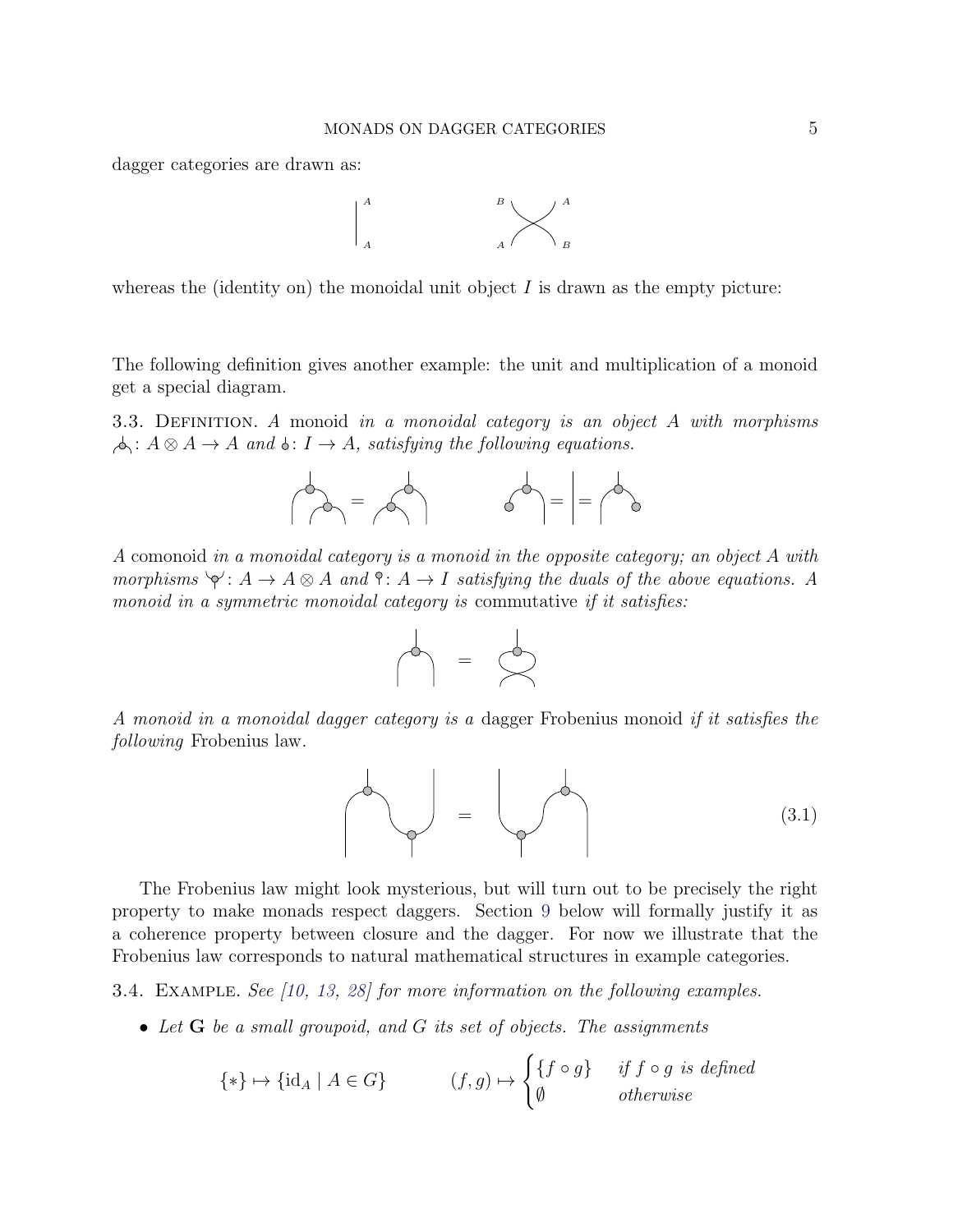define a dagger Frobenius monoid in Rel on the set of morphisms of  $G$ . Conversely, any dagger Frobenius monoid in Rel is of this form.

• Let  $G$  be a finite groupoid, and  $G$  its set of objects. The assignments

$$
1 \mapsto \sum_{A \in G} \text{id}_A \qquad \qquad f \otimes g \mapsto \begin{cases} f \circ g & \text{if } f \circ g \text{ is defined} \\ 0 & \text{otherwise} \end{cases}
$$

define a dagger Frobenius monoid in  $(F)$ Hilb on the Hilbert space of which the morphisms of G form an orthonormal basis. Conversely, any dagger Frobenius monoid in  $(F)$ Hilb is of this form.

The following lemma exemplifies graphical reasoning. Recall that a (co)monoid homomorphism is a morphism f between (co)monoids satisfying  $f \circ \phi = \phi$  and  $f \circ \phi = \phi(\phi) = \phi(f \otimes f)$  $( \hat{\mathsf{P}} \circ f = \hat{\mathsf{P}} \text{ and } \hat{\mathsf{P}} \circ f = (f \otimes f) \circ \hat{\mathsf{P}}).$ 

<span id="page-5-1"></span>3.5. Lemma. A monoid homomorphism between dagger Frobenius monoids in a monoidal dagger category, that is also a comonoid homomorphism, is an isomorphism.

PROOF. Construct an inverse to  $A \xrightarrow{f} B$  as follows:



The composite with  $f$  gives the identity in one direction:



The third equality uses the Frobenius law [\(3.1\)](#page-4-0) and unitality. The other composite is the identity by a similar argument.

#### <span id="page-5-0"></span>4. Dagger adjunctions

This section considers adjunctions that respect daggers.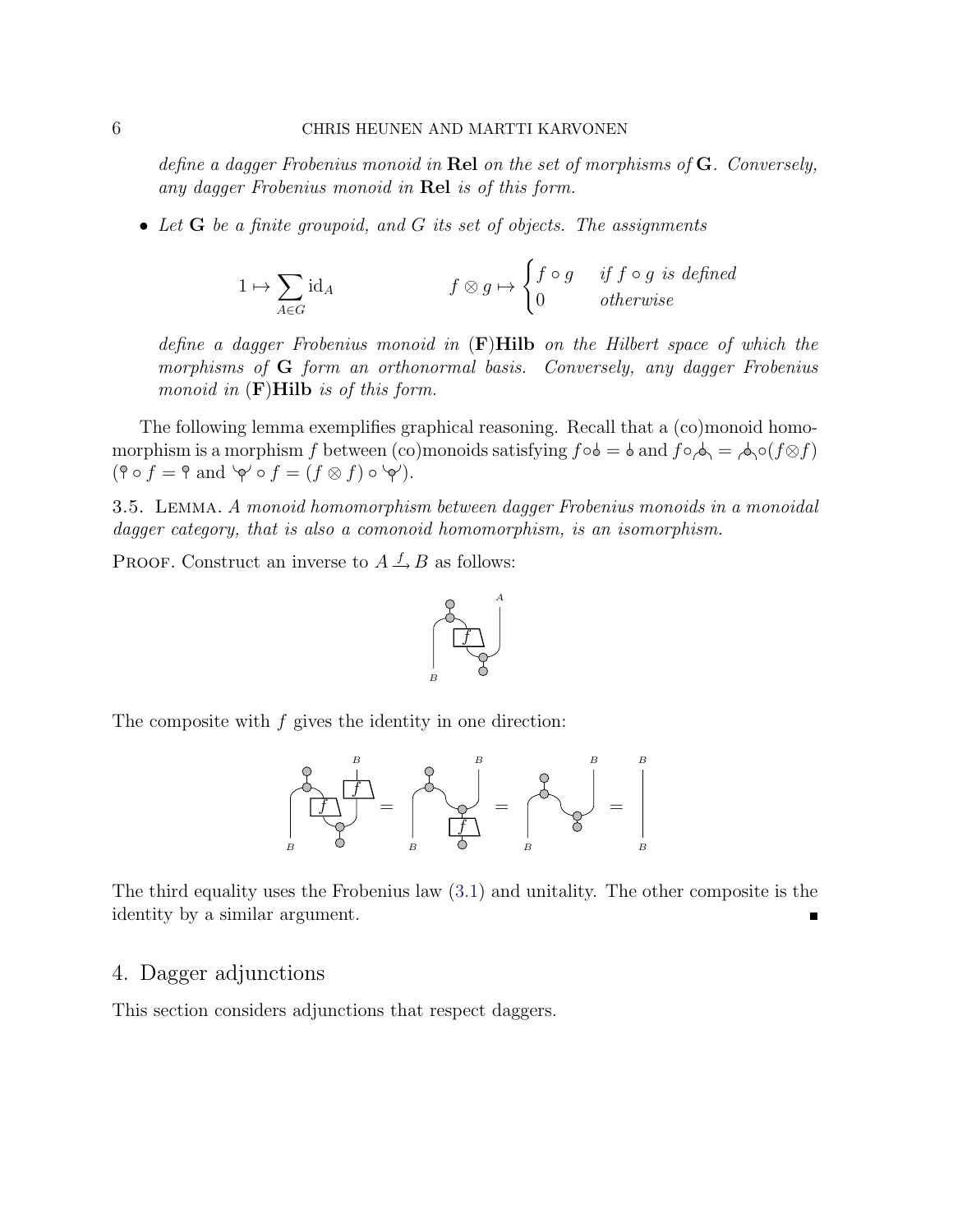4.1. DEFINITION. A dagger adjunction is an adjunction between dagger categories where both functors are dagger functors.

Note that the previous definition did not need to specify left and right adjoints, because the dagger makes the adjunction go both ways. If  $F: \mathbf{C} \to \mathbf{D}$  and  $G: \mathbf{D} \to \mathbf{C}$  are dagger adjoints, say  $F \dashv G$  with natural bijection  $\theta \colon \mathbf{D}(FA, B) \to \mathbf{C}(A, GB)$ , then  $f \mapsto \theta(f^{\dagger})^{\dagger}$ is a natural bijection  $\mathbf{D}(A, FB) \to \mathbf{C}(GA, B)$ , whence also  $G \dashv F$ .

For example, a dagger category  $C$  has a zero object if and only if the unique dagger functor  $C \rightarrow 1$  has a dagger adjoint. Here, a *zero object* is one that is both initial and terminal, and hence induces zero maps between any two objects. This is the nullary version of the following example: a product  $A \xleftrightarrow{p_A} A \times B \xrightarrow{p_B} B$  is a *dagger biproduct* when  $p_A \circ p_A^{\dagger} = id$ ,  $p_A \circ p_B^{\dagger} = 0$ ,  $p_B \circ p_A^{\dagger} = 0$ ,  $p_B \circ p_B^{\dagger} = id$ .

<span id="page-6-0"></span>4.2. EXAMPLE. A dagger category  $C$  with a zero object has binary dagger biproducts if and only if the diagonal functor  $C \to C \times C$  has a dagger adjoint.

PROOF. A right adjoint to the diagonal is well-known to fix binary products [\[20,](#page-25-11) V.5]. If it additionally preserves daggers the product is also a coproduct, and  $f \times g = f + g$ .



Hence  $\mathrm{id}_A \times \mathrm{id}_B = \mathrm{id}_{A \times B} : A + B \to A \times B$  is the unique tuple of the cotuple of  $\mathrm{id}_A$  and 0:  $B \to A$ , and the cotuple of 0:  $A \to B$  and id<sub>B</sub>. The required equations governing  $p_A$ and  $p_B$  follow readily. Ē

Here is a more involved example of a dagger adjunction.

<span id="page-6-1"></span>4.3. EXAMPLE. The monoids  $(N,+)$  and  $(Z,+)$  become one-object dagger categories under the trivial dagger  $k \mapsto k$ . The inclusion  $\mathbb{N} \hookrightarrow \mathbb{Z}$  is a dagger functor. It induces a dagger functor  $F: [\mathbb{Z}, \mathbf{FHilb}] \to [\mathbb{N}, \mathbf{FHilb}],$  which has a dagger adjoint G.

**PROOF.** An object of [Z, FHilb] is a self-adjoint isomorphism  $T: A \rightarrow A$  on a finitedimensional Hilbert space A, whereas an object of  $[N, FHilb]$  is a just a self-adjoint morphism  $T: A \rightarrow A$  in **FHilb**. To define G on objects, notice that a self-adjoint morphism  $T: A \to A$  restricts to a self-adjoint surjection from  $\ker(T)^{\perp} = \overline{\text{Im }T}$  to itself, and by finite-dimensionality of A hence to a self-adjoint isomorphism  $G(T)$  on Im T.

On a morphism  $f: T \to S$  in [N, **FHilb**], define Gf to be the restriction of f to Im T.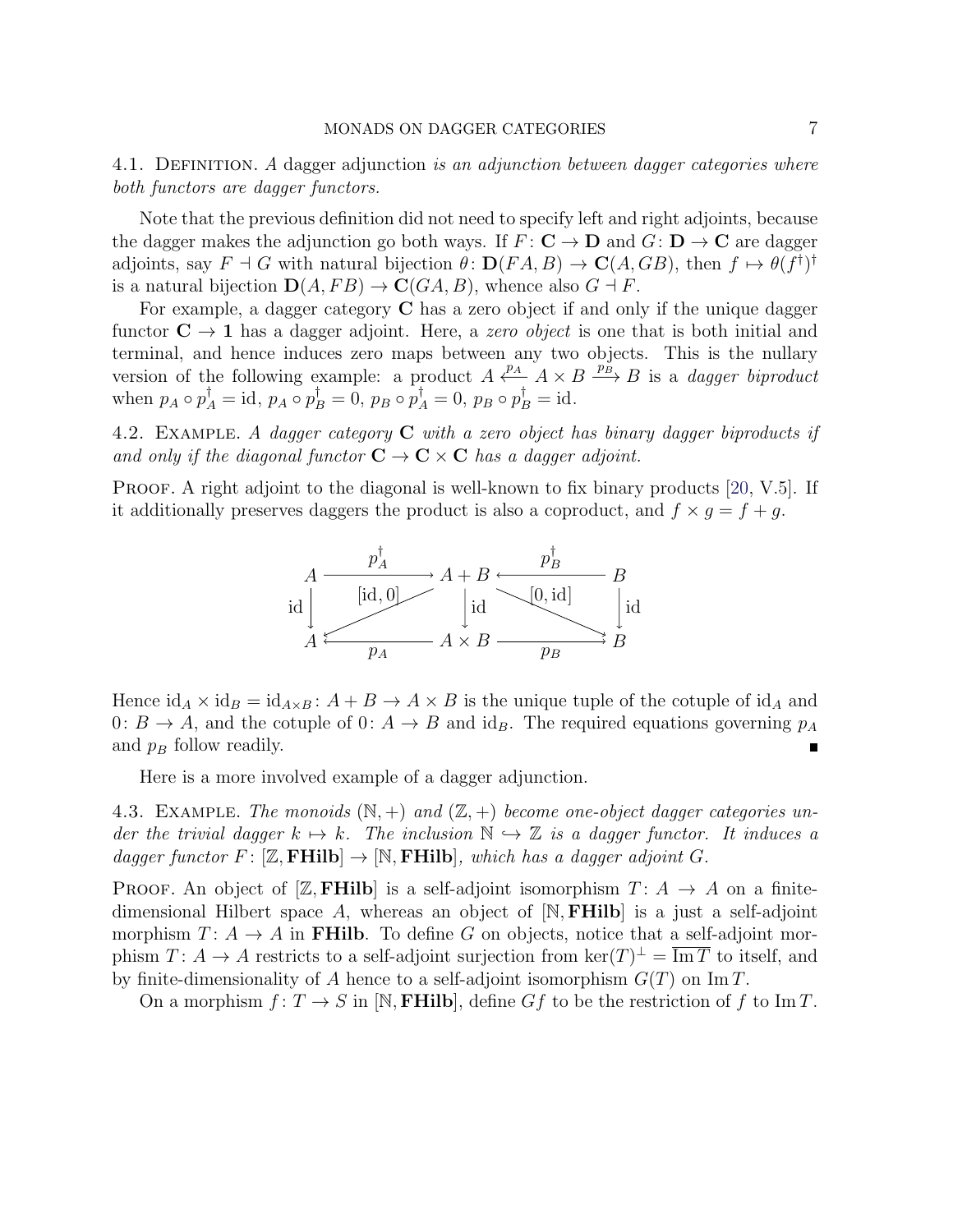To see this is well-defined, *i.e.* the right diagram below commutes if the left one does,



observe that if  $b \in \text{Im } T$  then  $b = T(a)$  for some  $b \in H$ , so that  $f(b) = fT(a) = Sf(a)$ , and hence  $f(b) \in \text{Im } S$ . This definition of G is easily seen to be dagger functorial.

To prove that  $F$  and  $G$  are dagger adjoint, it suffices to define a natural transformation  $\eta: \text{id} \to F \circ G$ , because  $G \circ F$  is just the identity. Define  $\eta_T$  to be the projection  $A \to \text{Im } T$ , which is a well-defined morphism in  $[N, FHilb]$ :

$$
A \xrightarrow{\eta_T} \operatorname{Im} T
$$

$$
T \downarrow \qquad \qquad \downarrow T
$$

$$
A \xrightarrow{\eta_T} \operatorname{Im} T.
$$

Naturality of  $\eta$  boils down to commutativity of

$$
A \xrightarrow{\eta_T} \operatorname{Im} T
$$
  

$$
f \downarrow \qquad \qquad \downarrow f
$$
  

$$
B \xrightarrow{\eta_S} \operatorname{Im} S
$$

which is easy to verify.

The are variations on the previous example. For example,  $(n, m) \mapsto (m, n)$  induces daggers on  $N \times N$  and  $\mathbb{Z} \times \mathbb{Z}$ . A dagger functor  $N \times N \rightarrow$  **FHilb** corresponds to a choice of a normal map, which again restricts to a normal isomorphism on its image. This defines a dagger adjoint to the inclusion  $[N \times N, FHilb] \rightarrow [\mathbb{Z} \times \mathbb{Z}, FHilb]$ .

Recall that  $F: \mathbf{C} \to \mathbf{D}$  is a *Frobenius functor* when it has a left adjoint G that is simultaneously right adjoint. This is also called an ambidextrous adjunction [\[19\]](#page-25-4).

4.4. PROPOSITION. If F is a Frobenius functor with adjoint G, then  $F_{\equiv}$  and  $G_{\equiv}$  as in Proposition [2.6](#page-2-0) are dagger adjoint.

PROOF. If  $F: \mathbf{C} \to \mathbf{D}$  there is a natural bijection

$$
\mathbf{C}_{\equiv}((A, A), G_{\equiv}(B, B)) = \mathbf{C}(GB, A) \times \mathbf{C}(A, GB)
$$
  
\n
$$
\cong \mathbf{D}(B, FA) \times \mathbf{C}(FA, B)
$$
  
\n
$$
= \mathbf{D}_{\equiv}(F_{\equiv}(A, A), (B, B))
$$

because  $G \dashv F \dashv G$ .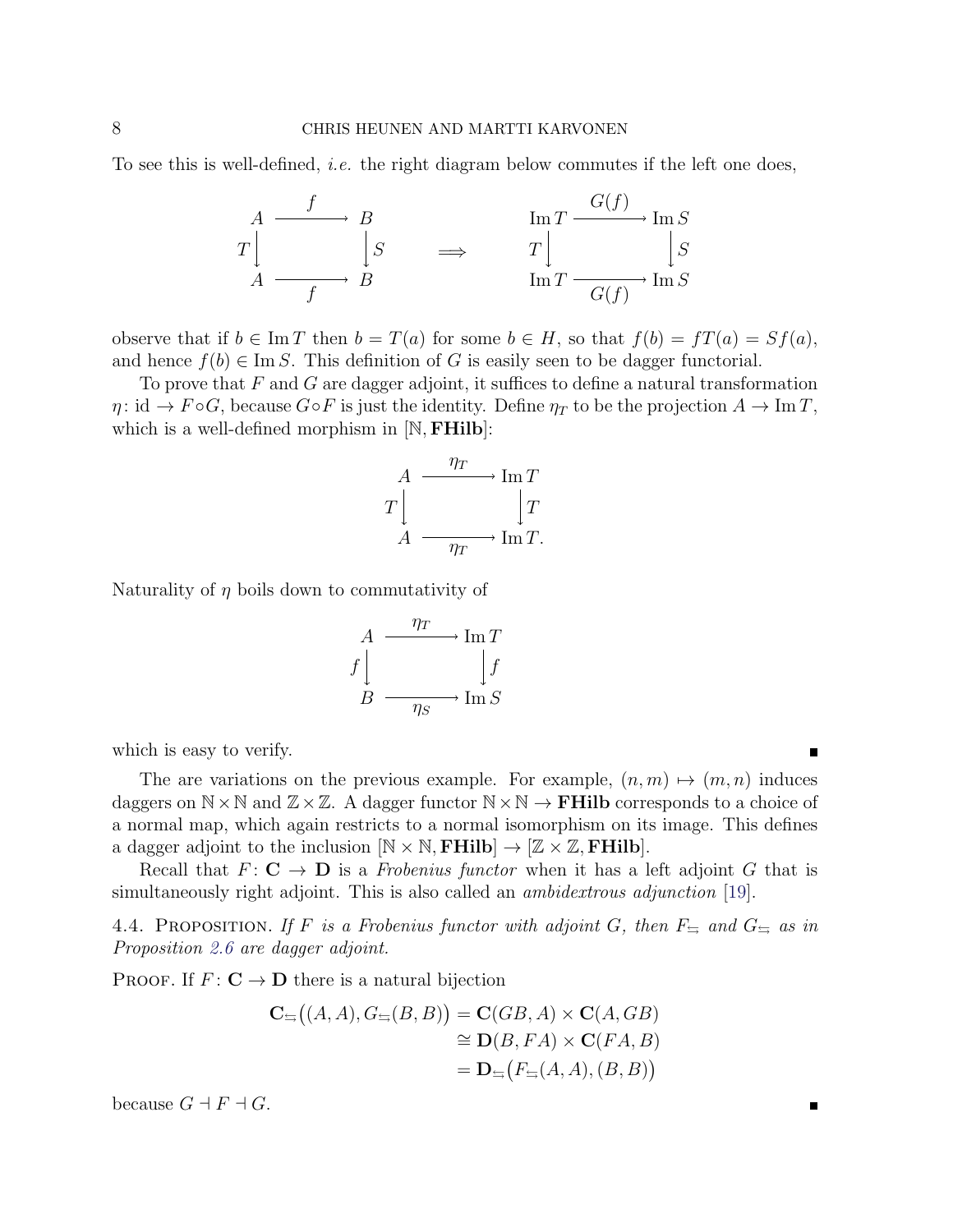## <span id="page-8-0"></span>5. Frobenius monads

We now come to our central notion: the Frobenius law for monads.

5.1. DEFINITION. A dagger Frobenius monad on a dagger category  $C$  is a dagger Frobenius monoid in  $[C, C]$ ; explicitly, a monad  $(T, \mu, \eta)$  on C with  $T(f^{\dagger}) = T(f)^{\dagger}$  and

<span id="page-8-2"></span>
$$
T(\mu_A) \circ \mu_{T(A)}^{\dagger} = \mu_{T(A)} \circ T(\mu_A^{\dagger}). \tag{5.1}
$$

The following family is our main source of examples of dagger Frobenius monads. We will see in Example [6.5](#page-10-0) below that it includes quantum measurement.

<span id="page-8-1"></span>5.2. EXAMPLE. A monoid  $(B, \phi, \phi)$  in a monoidal dagger category C is a dagger Frobenius monoid if and only if the monad  $-\otimes B: \mathbb{C} \to \mathbb{C}$  is a dagger Frobenius monad.

PROOF. The monad laws become the monoid laws.

$$
\mu_A = \begin{array}{c} A \\ A \end{array} \begin{array}{c} B \\ A \end{array} \begin{array}{c} B \\ B \end{array} \begin{array}{c} \eta_A = \begin{array}{c} A \\ A \end{array} \end{array} \begin{array}{c} B \\ \bullet \end{array}
$$

The Frobenius law of the monoid implies the Frobenius law of the monad:

$$
T\mu \circ \mu_T^{\dagger} = \left|\bigcirc_{A \ B}^{A \ B} \left(\bigvee_{B \ B}^{B} \left(\bigvee_{A \ B}^{A \ B} \left(\bigvee_{B}^{B} \left(\bigvee_{B}^{B} \left(\bigvee_{B}^{B} \left(\bigvee_{B}^{B} \left(\bigvee_{B}^{B} \left(\bigvee_{B}^{B} \left(\bigvee_{B}^{B} \left(\bigvee_{B}^{B} \left(\bigvee_{B}^{B} \left(\bigvee_{B}^{B} \left(\bigvee_{B}^{B} \left(\bigvee_{B}^{B} \left(\bigvee_{B}^{B} \left(\bigvee_{B}^{B} \left(\bigvee_{B}^{B} \left(\bigvee_{B}^{B} \left(\bigvee_{B}^{B} \left(\bigvee_{B}^{B} \left(\bigvee_{B}^{B} \left(\bigvee_{B}^{B} \left(\bigvee_{B}^{B} \left(\bigvee_{B}^{B} \left(\bigvee_{B}^{B} \left(\bigvee_{B}^{B} \left(\bigvee_{B}^{B} \left(\bigvee_{B}^{B} \left(\bigvee_{B}^{B} \left(\bigvee_{B}^{B} \left(\bigvee_{B}^{B} \left(\bigvee_{B}^{B} \left(\bigvee_{B}^{B} \left(\bigvee_{B}^{B} \left(\bigvee_{B}^{B} \left(\bigvee_{B}^{B} \left(\bigvee_{B}^{B} \left(\bigvee_{B}^{B} \left(\bigvee_{B}^{B} \left(\bigvee_{B}^{B} \left(\bigvee_{B}^{B} \left(\bigvee_{B}^{B} \left(\bigvee_{B}^{B} \left(\bigvee_{B}^{B} \left(\bigvee_{B}^{B} \left(\bigvee_{B}^{B} \left(\bigvee_{B}^{B} \left(\bigvee_{B}^{B} \left(\bigvee_{B}^{B} \left(\bigvee_{B}^{B} \left(\bigvee_{B}^{B} \left(\bigvee_{B}^{B} \left(\bigvee_{B}^{B} \left(\bigvee_{B}^{B} \left(\bigvee_{B}^{B} \left(\bigvee_{B}^{B} \left(\bigvee_{B}^{B} \left(\bigvee_{B}^{B} \left(\bigvee_{B}^{B} \left(\bigvee_{B}^{B} \left(\big
$$

The converse follows by taking  $A = I$ .

<span id="page-8-3"></span>For another example: if T is a dagger Frobenius monad on a dagger category  $C$ , and D is any other dagger category, then  $T \circ -$  is a dagger Frobenius monad on  $[D, C]$ . 5.3. LEMMA. If T is a dagger Frobenius monad on a dagger category,  $\mu^{\dagger} \circ \mu = \mu T \circ T \mu^{\dagger}$ . PROOF. The following graphical derivation holds for any dagger Frobenius monoid.



These equalities use unitality, the Frobenius law, and associativity.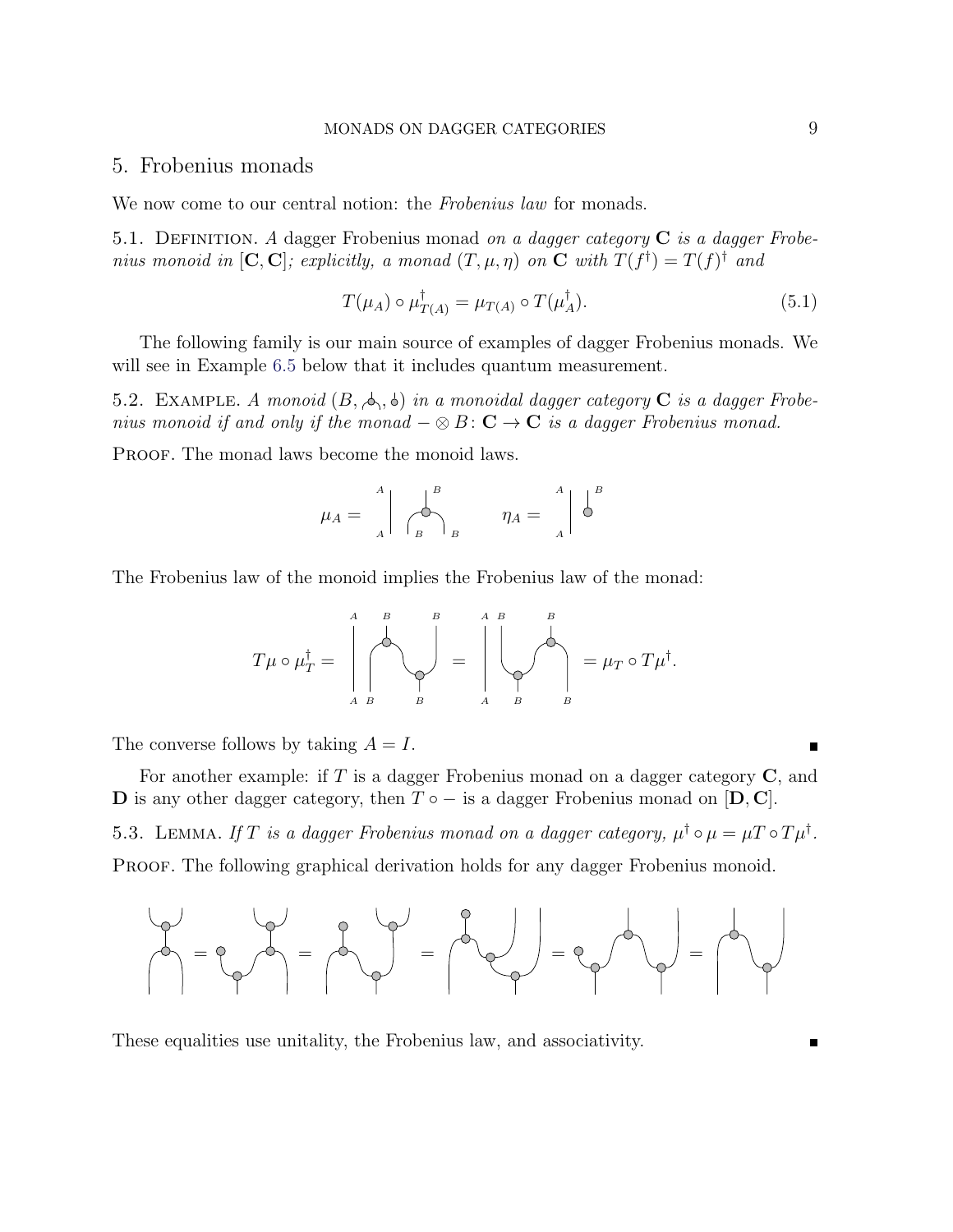### 10 CHRIS HEUNEN AND MARTTI KARVONEN

The following lemma shows that dagger Frobenius monads have the same relationship to dagger adjunctions as ordinary monads have to ordinary adjunctions.

<span id="page-9-3"></span>5.4. LEMMA. If  $F \dashv G$  is a dagger adjunction, then  $G \circ F$  is a dagger Frobenius monad.

PROOF. It is clear that  $T = G \circ F$  is a dagger functor. The Frobenius law follows from applying  $[19, Corollary 2.22]$  $[19, Corollary 2.22]$  to **DagCat**. We will be able to give a self-contained proof after Theorem [6.9](#page-13-1) below.  $\blacksquare$ 

For example, in Rel and Hilb, the dagger biproduct monad induced by the dagger adjunction of Example [4.2](#page-6-0) is of the form  $-\otimes (I \oplus I)$  as in Example [5.2.](#page-8-1) However, not all dagger Frobenius monads are of this form: the Frobenius monad induced by the dagger adjunction of Example [4.3](#page-6-1) in general decreases the dimension of the underlying space, and hence cannot be of the form  $-\otimes B$  for a fixed B.

# <span id="page-9-0"></span>6. Algebras

Next we consider algebras for dagger Frobenius monads. We start by showing that Kleisli categories of dagger Frobenius monads inherit a dagger.

<span id="page-9-2"></span>6.1. LEMMA. If T is a dagger Frobenius monad on a dagger category  $C$ , then  $Kl(T)$ carries a dagger that commutes with the canonical functors  $\text{Kl}(T) \to \mathbf{C}$  and  $\mathbf{C} \to \text{Kl}(T)$ .

PROOF. A straightforward calculation establishes that

$$
(A \xrightarrow{f} T(B)) \mapsto (B \xrightarrow{\eta} T(B) \xrightarrow{\mu^{\dagger}} T^{2}(B) \xrightarrow{T(f^{\dagger})} T(A))
$$

is a dagger on Kl(T) commuting with the functors  $C \to Kl(T)$  and  $Kl(T) \to C$ .

If we want algebras to form a dagger category, it turns out that the category of all Eilenberg-Moore algebras is too large. The crucial law is the following Frobenius law for algebras.

6.2. DEFINITION. Let T be a monad on a dagger category  $C$ . A Frobenius-Eilenberg-Moore algebra, or FEM-algebra for short, is an Eilenberg-Moore algebra  $a: T(A) \rightarrow A$ that makes the following diagram commute.

<span id="page-9-1"></span>
$$
T(A) \xrightarrow{T(a)^{\dagger}} T^{2}(A)
$$
  
\n
$$
\mu^{\dagger} \downarrow \qquad \qquad \downarrow \mu
$$
  
\n
$$
T^{2}(A) \xrightarrow{T(a)} T(A)
$$
\n(6.1)

Denote the category of FEM-algebras  $(A, a)$  and algebra homomorphisms by  $FEM(T)$ .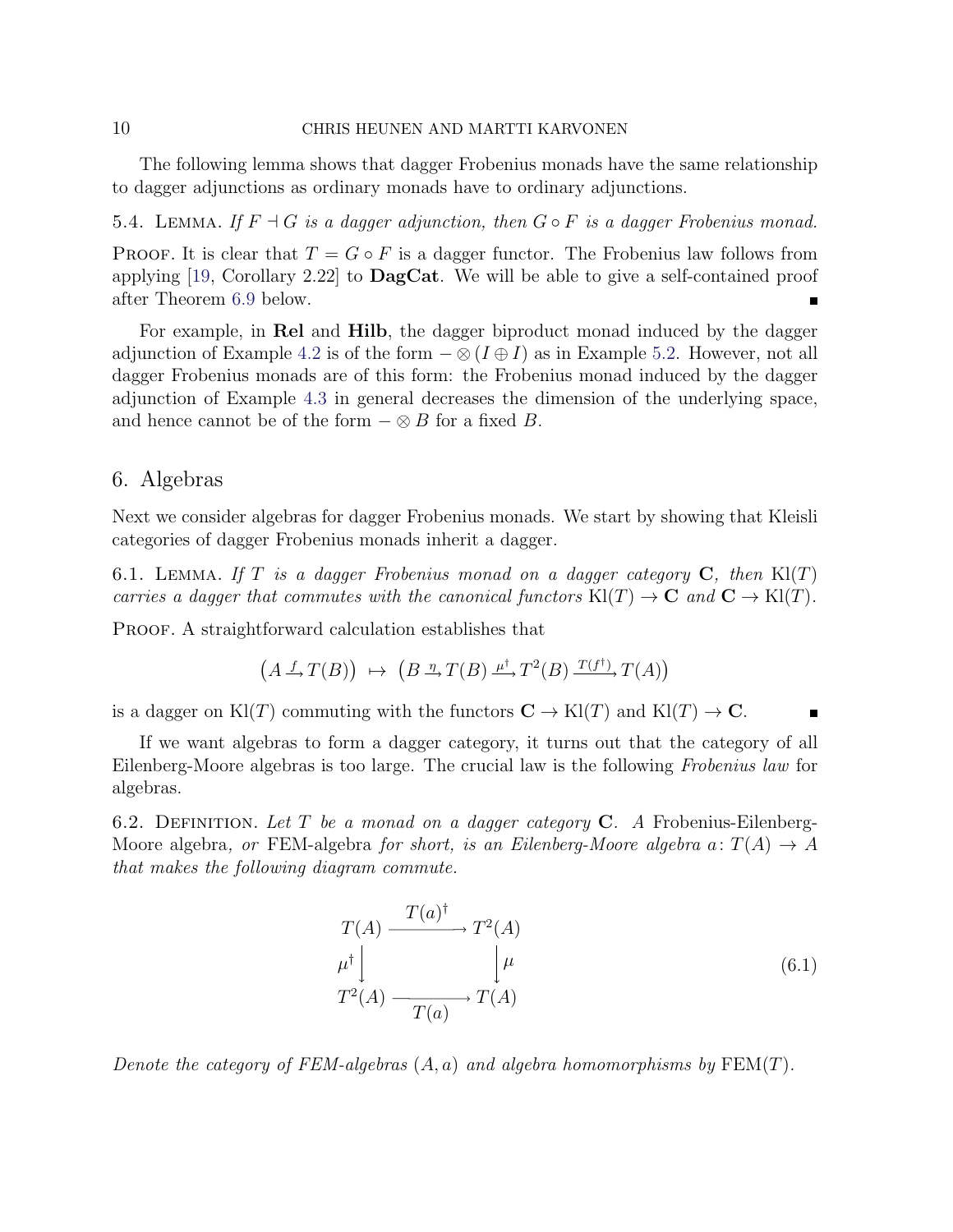When the dagger Frobenius monad is of the form  $T(A) = A \otimes B$  as in Example [5.2,](#page-8-1) the Frobenius law [\(6.1\)](#page-9-1) for an algebra  $a: T(A) \to A$  becomes the following equation, which resembles the Frobenius law [\(3.1\)](#page-4-0) for monoids and monads.



6.3. EXAMPLE. Any free algebra  $\mu_A \colon T^2(A) \to T(A)$  of a dagger Frobenius monad T on a dagger category **C** is a FEM-algebra. Hence there is an embedding  $\text{Kl}(T) \rightarrow \text{FEM}(T)$ .

PROOF. The Frobenius law for the free algebra is the Frobenius law of the monad.

There are many EM-algebras that are not FEM-algebras; a family of examples can be derived from [\[21,](#page-25-8) Theorem 6.4]. Here is a concrete example.

6.4. EXAMPLE. The complex  $n$ -by-n-matrices form a Hilbert space A with inner product  $\langle a,b\rangle = \frac{1}{n} \text{Tr}(a^{\dagger} \circ b)$ . Matrix multiplication m:  $A \otimes A \rightarrow A$  makes A into a dagger Frobenius monoid in FHilb, and hence  $T = -\otimes A$  into a dagger Frobenius monad on FHilb. Define a monoid homomorphism  $U: A \to A$  by conjugation  $U = u^{\dagger} \circ - \circ u$  with a unitary matrix  $u \in A$ . Then  $m \circ (\mathrm{id}_A \otimes U)$  is an EM-algebra that is a FEM-algebra if and only if  $u = u^{\dagger}$ .

PROOF. Because  $U^{\dagger} = u \circ - \circ u^{\dagger}$ , the Frobenius law [\(6.1\)](#page-9-1) for T unfolds to the following.



This comes down to  $U = (U^*)^{\dagger}$ , that is,  $u = u^{\dagger}$ .

Before we calculate  $FEM(- \otimes B)$  for a dagger Frobenius monoids B induced by a groupoid in general, we work out an important special case.

<span id="page-10-0"></span>6.5. EXAMPLE. Let B be a dagger Frobenius monoid in **FHilb** induced by a finite discrete groupoid G as in Example [3.4.](#page-4-1) A FEM-algebra structure on a Hilbert space A for  $-\otimes B$ consists of quantum measurements on A: orthogonal projections on A that sum to the identity.

PROOF. A FEM-algebra structure on A consists of a map  $a: A \otimes B \to A$  subject to the FEM-laws. Since  $B$  has a basis indexed by objects of  $G$ , it suffices to understand the maps  $P_G: A \to A$  defined by  $v \mapsto a(v \otimes id_G)$ . The associative law implies that each  $P_G$ satisfies  $P_G \circ P_G = P_G$ , and from the Frobenius law we get that each  $P_G$  is self-adjoint, so that each  $P_G$  is an orthonormal projection. The unit law says that  $\sum_G P_G = id_A$ .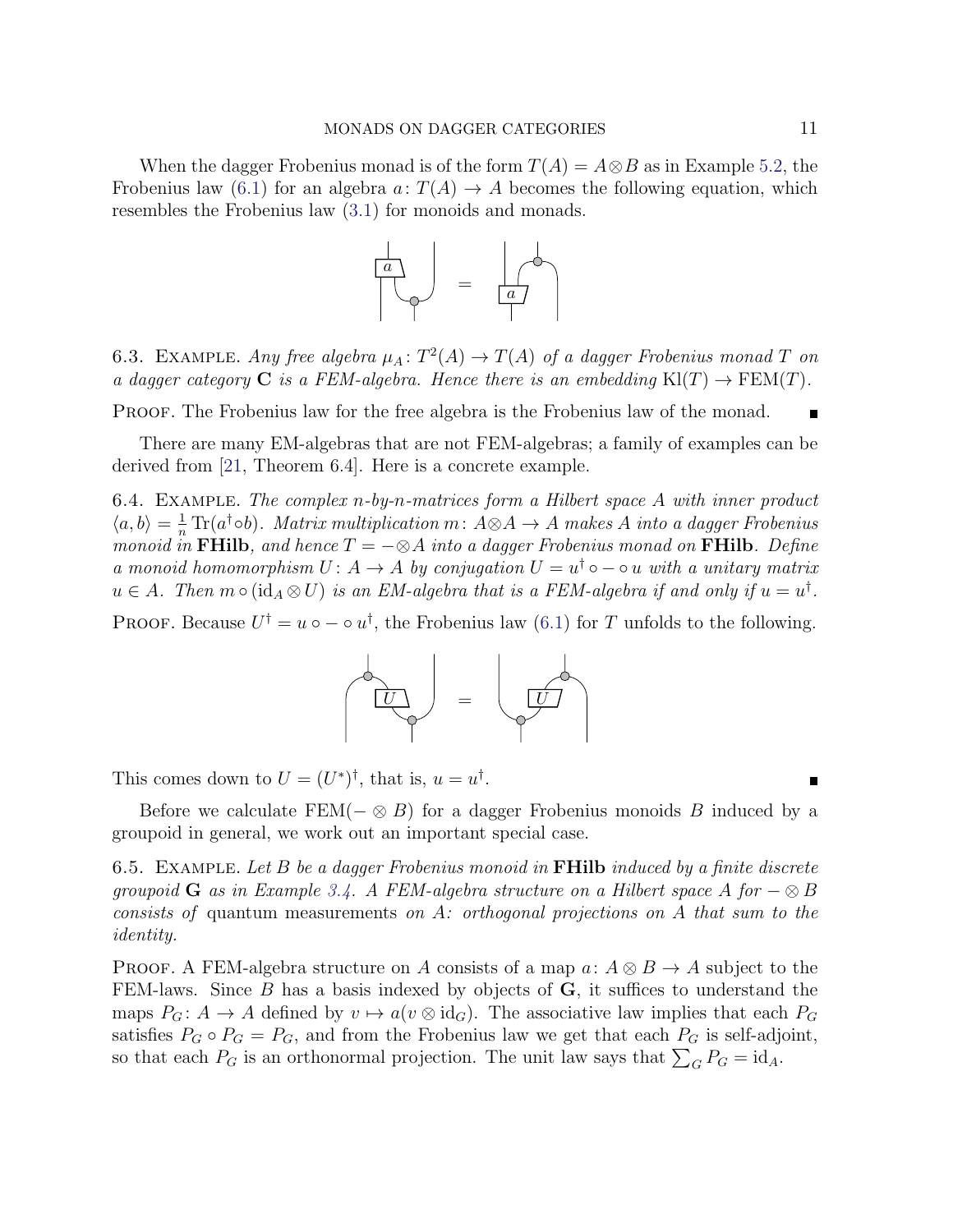There is also another, graphical, way of seeing this. Quantum measurements can also be characterized as 'B-self-adjoint' coalgebras for the comonad  $-\otimes B$ , where being B-self-adjoint means that the following equation holds [\[4\]](#page-24-12).

<span id="page-11-0"></span>
$$
\begin{array}{|c|c|c|}\n\hline\n\downarrow & \downarrow & \downarrow \\
\hline\n\downarrow & \downarrow & \downarrow \\
\hline\n\downarrow & \downarrow & \downarrow \\
\hline\n\downarrow & \downarrow & \downarrow \\
\hline\n\downarrow & \downarrow & \downarrow \\
\hline\n\downarrow & \downarrow & \downarrow \\
\hline\n\downarrow & \downarrow & \downarrow \\
\hline\n\downarrow & \downarrow & \downarrow \\
\hline\n\downarrow & \downarrow & \downarrow \\
\hline\n\downarrow & \downarrow & \downarrow \\
\hline\n\downarrow & \downarrow & \downarrow \\
\hline\n\downarrow & \downarrow & \downarrow \\
\hline\n\downarrow & \downarrow & \downarrow \\
\hline\n\downarrow & \downarrow & \downarrow \\
\hline\n\downarrow & \downarrow & \downarrow \\
\hline\n\downarrow & \downarrow & \downarrow \\
\hline\n\downarrow & \downarrow & \downarrow \\
\hline\n\downarrow & \downarrow & \downarrow \\
\hline\n\downarrow & \downarrow & \downarrow \\
\hline\n\downarrow & \downarrow & \downarrow \\
\hline\n\downarrow & \downarrow & \downarrow \\
\hline\n\downarrow & \downarrow & \downarrow \\
\hline\n\downarrow & \downarrow & \downarrow \\
\hline\n\downarrow & \downarrow & \downarrow \\
\hline\n\downarrow & \downarrow & \downarrow \\
\hline\n\downarrow & \downarrow & \downarrow \\
\hline\n\downarrow & \downarrow & \downarrow \\
\hline\n\downarrow & \downarrow & \downarrow \\
\hline\n\downarrow & \downarrow & \downarrow \\
\hline\n\downarrow & \downarrow & \downarrow \\
\hline\n\downarrow & \downarrow & \downarrow \\
\hline\n\downarrow & \downarrow & \downarrow \\
\hline\n\downarrow & \downarrow & \downarrow \\
\hline\n\downarrow & \downarrow & \downarrow \\
\hline\n\downarrow & \downarrow & \downarrow \\
\hline\n\downarrow & \downarrow & \downarrow \\
\hline\n\downarrow & \downarrow & \downarrow \\
\hline\n\downarrow & \downarrow & \downarrow \\
\hline\n\downarrow & \downarrow & \downarrow \\
\hline\n\downarrow & \downarrow & \downarrow \\
\hline\n\downarrow & \downarrow & \downarrow \\
\hline\n\downarrow & \downarrow & \downarrow \\
\hline\n\downarrow & \downarrow & \downarrow \\
\hline\n\downarrow & \downarrow & \downarrow \\
\hline\n\downarrow & \downarrow & \downarrow \\
\hline\n\downarrow & \downarrow & \downarrow \\
\hline\n\downarrow & \down
$$

Such coalgebras correspond precisely to  $FEM$ -algebras, as we will now show. Because of the dagger, coalgebras of the comonad  $-\otimes B$  are just algebras of the monad  $-\otimes B$ . Thus it suffices to show that an algebra is FEM if and only if it satisfies [\(6.2\)](#page-11-0). The implication from left to right is easy.

$$
\begin{array}{c}\n\begin{pmatrix} 1 & 0 & 0 \\
0 & 0 & 0 \\
0 & 0 & 0\n\end{pmatrix} & = & \begin{pmatrix} 1 & 0 & 0 & 0 \\
0 & 0 & 0 & 0 \\
0 & 0 & 0 & 0 \\
0 & 0 & 0 & 0\n\end{pmatrix} & = & \begin{pmatrix} 1 & 0 & 0 & 0 \\
0 & 0 & 0 & 0 \\
0 & 0 & 0 & 0 \\
0 & 0 & 0 & 0\n\end{pmatrix} & = & \begin{pmatrix} 1 & 0 & 0 & 0 \\
0 & 0 & 0 & 0 & 0 \\
0 & 0 & 0 & 0 & 0 \\
0 & 0 & 0 & 0 & 0 \\
0 & 0 & 0 & 0 & 0\n\end{pmatrix} & = & \begin{pmatrix} 1 & 0 & 0 & 0 & 0 \\
0 & 0 & 0 & 0 & 0 & 0 \\
0 & 0 & 0 & 0 & 0 & 0 \\
0 & 0 & 0 & 0 & 0 & 0 \\
0 & 0 & 0 & 0 & 0 & 0 \\
0 & 0 & 0 & 0 & 0 & 0\n\end{pmatrix} & = & \begin{pmatrix} 1 & 0 & 0 & 0 & 0 \\
0 & 0 & 0 & 0 & 0 & 0 \\
0 & 0 & 0 & 0 & 0 & 0 \\
0 & 0 & 0 & 0 & 0 & 0 \\
0 & 0 & 0 & 0 & 0 & 0 \\
0 & 0 & 0 & 0 & 0 & 0 \\
0 & 0 & 0 & 0 & 0 & 0 \\
0 & 0 & 0 & 0 & 0 & 0 \\
0 & 0 & 0 & 0 & 0 & 0 \\
0 & 0 & 0 & 0 & 0 & 0 \\
0 & 0 & 0 & 0 & 0 & 0 \\
0 & 0 & 0 & 0 & 0 & 0 \\
0 & 0 & 0 & 0 & 0 & 0 \\
0 & 0 & 0 & 0 & 0 & 0 \\
0 & 0 & 0 & 0 & 0 & 0 \\
0 & 0 & 0 & 0 & 0 & 0 \\
0 & 0 & 0 & 0 & 0 & 0 \\
0 & 0 & 0 & 0 & 0 & 0 \\
0 & 0 & 0 & 0 & 0 & 0 \\
0 & 0 & 0 & 0 & 0 & 0 \\
0 & 0 & 0 & 0 & 0 & 0 \\
0 & 0 & 0 & 0 & 0 & 0 \\
0 & 0 & 0 & 0 & 0 & 0
$$

The other implication can be proven as follows.

(6.[2\)](#page-11-0) = = =

This finishes the alternative proof.

<span id="page-11-1"></span>6.6. EXAMPLE. Let a groupoid G induce a dagger Frobenius monoid B in  $C = \text{Rel}$  or  $C = FHilb$  as in Example [3.4.](#page-4-1) There is an equivalence  $FEM(- \otimes B) \simeq [G, C].$ 

PROOF. Separate the cases Rel and FHilb.

• In Rel, a FEM-algebra is a set A with a relation  $g: A \to A$  for each  $g \in B$  satisfying some laws. For each object G of **G**, define  $A_G = \{a \in A \mid id_G a = \{a\}\}\.$  The unit law implies that each  $a \in A$  is in at least one  $A_G$ , and the other EM-law implies that no  $a \in A$  can be in more than one  $A_G$ . Now if  $g: G \to H$  in **G**, then g defines a function  $A_G \to A_H$  and maps everything outside of  $A_G$  to the empty set. Thus the FEM-algebra A defines an *action* of **G** in Rel: a functor  $F_A: \mathbf{G} \to \mathbf{Rel}$  making the sets  $F_A(G)$  pairwise disjoint for distinct objects of  $\mathbf G$ .

Conversely, each such functor F defines a FEM-algebra  $A_F$  by setting  $A_F = \bigcup_G F(G)$ . But the category of such functors is equivalent to  $[G, Rel]$ .

• In FHilb, a FEM-algebra is a Hilbert space A with a morphism  $g: A \to A$  for each  $g \in B$ . For each object G of G, define  $A_G = \{a \in A \mid \text{id}_G a = a\}$ . As above, A is a direct sum of the  $A_G$  and  $g: G \to H$  in **G** defines a morphism  $A_G \to A_H$  and annihilates  $A_G^{\perp}$ . This defines a representation of **G** in **FHilb**. The Frobenius law implies that this representation is unitary.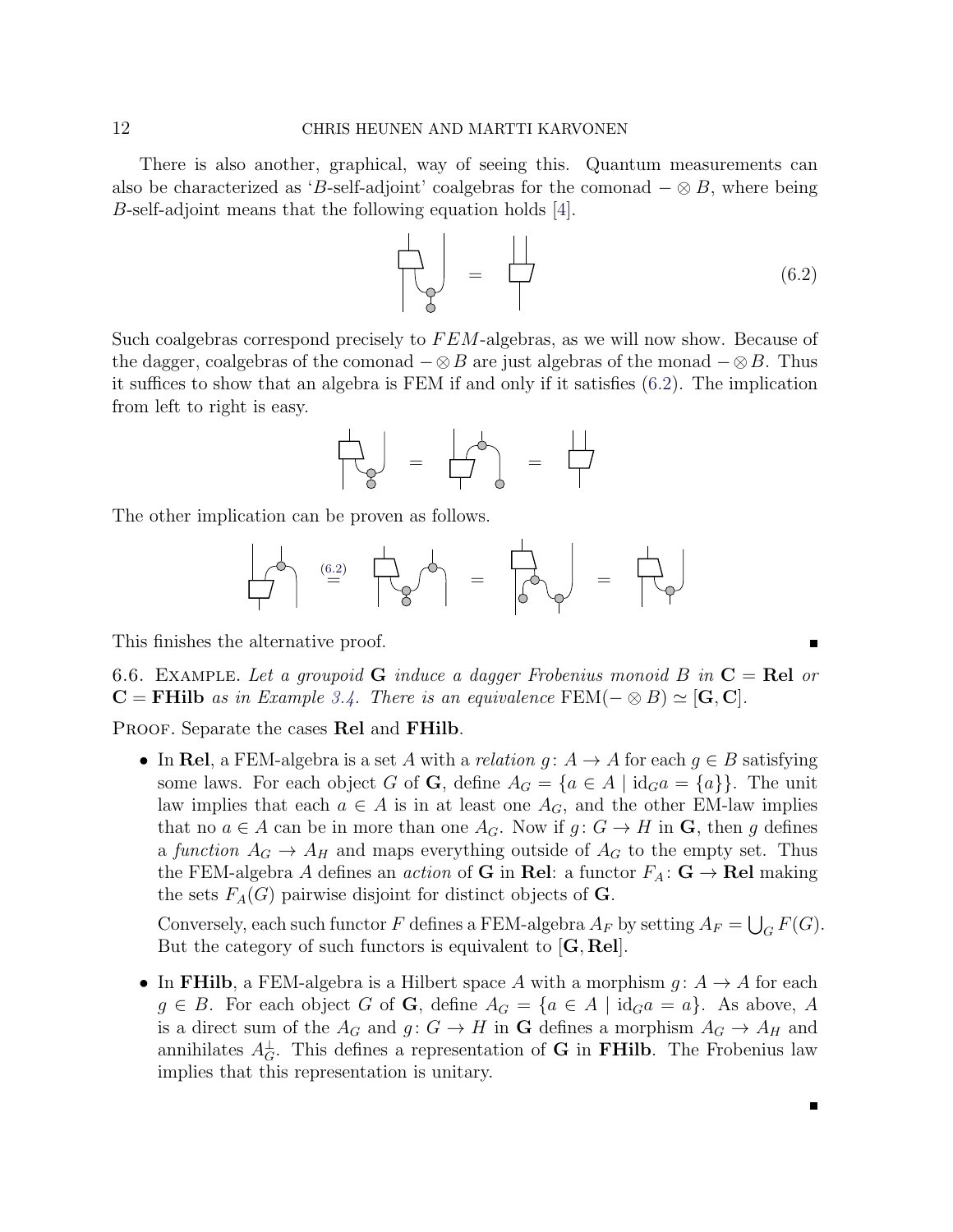In both of these examples, the same reasoning goes through over all of Hilb. The fact that all of the categories of FEM-algebras from the previous example had daggers is no accident.

<span id="page-12-0"></span>6.7. LEMMA. Let  $T$  be a dagger Frobenius monad on a dagger category  $C$ . The dagger on  $C$  induces one on  $FEM(T)$ .

PROOF. Let  $f: (A, a) \to (B, b)$  be a morphism of FEM-algebras; we are to show that  $f^{\dagger}$  is a morphism  $(B, b) \rightarrow (A, a)$ . It suffices to show that  $b \circ T(f) = f \circ a$  implies  $a \circ T(f^{\dagger}) = f^{\dagger} \circ b$ . Consider the following diagram:



Region (i) is the Frobenius law of  $(B, b)$ ; commutativity of (ii) follows from the assumption that f is a morphism  $(A, a) \rightarrow (B, b)$  by applying T and the dagger; (iii) is naturality of  $\mu$ ; (iv) is the Frobenius law of  $(A, a)$ ; (v) commutes since T is a comonad; (vi) and (vii) commute by naturality of  $\eta^{\dagger}$ .  $\blacksquare$ 

In fact, the equivalence of Example [6.6](#page-11-1) is a dagger equivalence.

<span id="page-12-1"></span>6.8. LEMMA. Let T be a dagger Frobenius monad. An EM-algebra  $(A, a)$  is FEM if and only if  $a^{\dagger}$  is a homomorphism  $(A, a) \rightarrow (TA, \mu_A)$ .

**PROOF.** If  $(A, a)$  is a FEM-algebra, its associativity means that a is a homomorphism  $(T A, \mu_A) \rightarrow (A, a)$ . Here  $T(A)$  is a FEM-algebra too because T is a dagger Frobenius monad. Thus  $a^{\dagger}$  is a homomorphism  $(A, a) \rightarrow (TA, \mu_A)$  by Lemma [6.7.](#page-12-0)

For the converse, assume  $a^{\dagger}$  is a homomorphism  $(A, a) \rightarrow (TA, \mu_A)$ , so the diagram

$$
T(A) \xrightarrow{T a^{\dagger}} T^{2}(A)
$$

$$
a \downarrow \qquad \qquad \downarrow \mu
$$

$$
A \xrightarrow{a^{\dagger}} T(A)
$$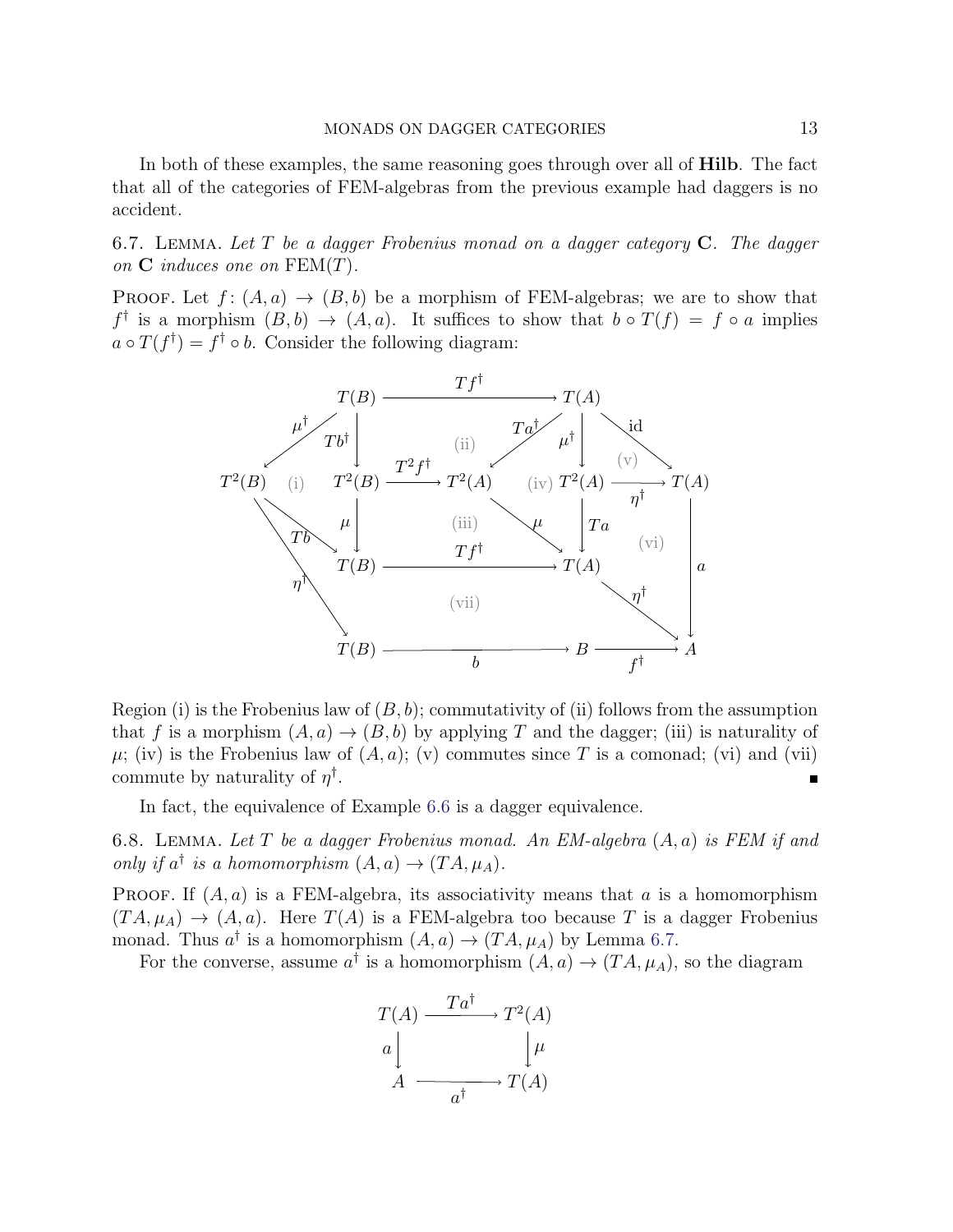commutes. Hence  $\mu \circ Ta^{\dagger}$  is self-adjoint as  $a^{\dagger} \circ a$  is, giving the Frobenius law [\(6.1\)](#page-9-1).

Interpreting the associative law for algebras as saying that  $a: TA \rightarrow A$  is a homomorphism  $(TA, \mu_A) \rightarrow (A, a)$ , Lemmas [6.7](#page-12-0) and [6.8](#page-12-1) show that this morphism is universal, in the sense that if it has a dagger, then so does any other morphism.

<span id="page-13-1"></span>6.9. THEOREM. Let F and G be dagger adjoints, and write  $T = G \circ F$  for the induced dagger Frobenius monad. There are unique dagger functors K and J making the following diagram commute.



Moreover, J is full, K is full and faithful, and  $J \circ K$  is the canonical inclusion.

PROOF. It suffices to show that the comparisons  $K: Kl(T) \to \mathbf{D}$  and  $J: \mathbf{D} \to EM(T)$ (see [\[20,](#page-25-11) VI.3, IV.5]) are dagger functors, and that J factors through  $FEM(T)$ .

Let  $(A, a)$  be in the image of J. As  $J \circ K$  equals the canonical inclusion,  $(T(A), \mu_A)$  is also in the image of J. Because J is full, the homomorphism  $a: (TA, \mu_A) \rightarrow (A, a)$  is in the image of J, say  $a = J(f)$ . But then  $G(f) = a$ , and so  $G(f^{\dagger}) = a^{\dagger}$ . This implies that  $a^{\dagger}$  is a homomorphism  $(A, a) \rightarrow (TA, \mu_A)$ . Lemma [6.8](#page-12-1) guarantees  $(A, a)$  is in FEM(T).

Clearly J is a dagger functor. It remains to show that K is a dagger functor. As K is full and faithful, Lemma [2.7](#page-3-1) gives  $Kl(T)$  a unique dagger making it a dagger functor. This also makes  $J \circ K$  a dagger functor, and since  $J \circ K$  equals the canonical inclusion, the induced dagger on  $Kl(T)$  must equal the canonical one from Lemma [6.1.](#page-9-2)

The previous theorem leads to a direct proof of Lemma [5.4](#page-9-3) above, as follows. The definition of  $FEM(T)$  makes sense for arbitrary monads (that might not satisfy the Frobenius law), and the proof above still shows that the image of  $J: \mathbf{D} \to \mathrm{EM}(T)$  lands in  $\mathrm{FEM}(T)$ . Hence every free algebra is a FEM-algebra. This implies the Frobenius law [\(5.1\)](#page-8-2) for T.

# <span id="page-13-0"></span>7. Formal monads on dagger categories

Both ordinary monads [\[25\]](#page-25-12) and Frobenius monads [\[19\]](#page-25-4) have been treated formally in 2-categories. This section establishes the counterpart for dagger 2-categories. Its main contribution is to show that the category of FEM-algebras satisfies a similar universal property for dagger Frobenius monads as EM-algebras do for ordinary monads. Recall from Definition [2.5](#page-2-1) that a dagger 2-category is a category enriched in DagCat.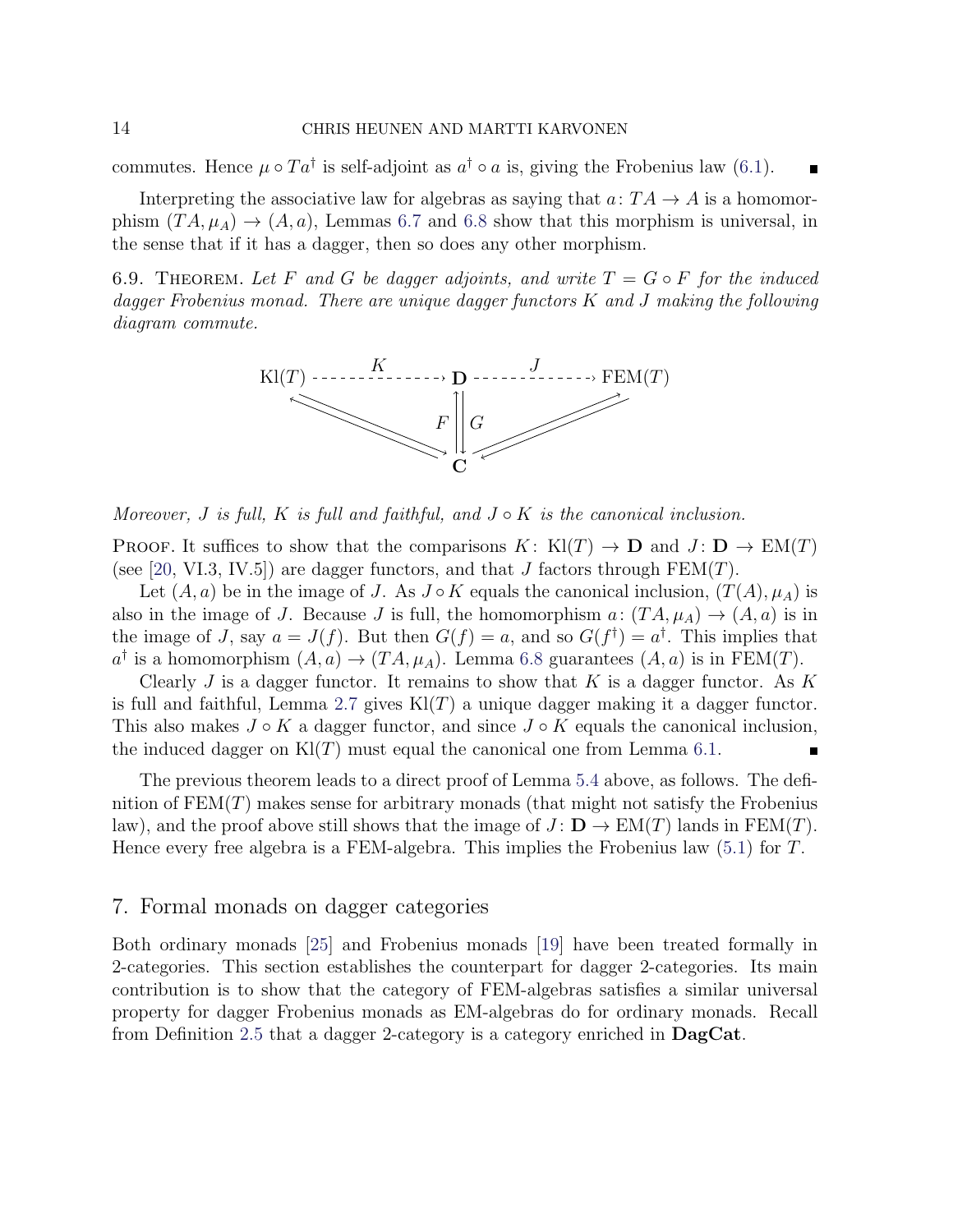7.1. DEFINITION. An adjunction in a dagger 2-category is just an adjunction in the underlying 2-category. A dagger 2-adjunction consists of two **DagCat**-enriched functors that form a 2-adjunction in the usual sense.

Adjunctions in a dagger 2-category need not specify left and right, just like the dagger adjunctions they generalize, but dagger 2-adjunctions need to specify left and right.

7.2. DEFINITION. Let  $C$  be a dagger 2-category. A dagger Frobenius monad consists of an object C, a morphism  $T: C \to C$ , and 2-cells  $\eta: id_C \to T$  and  $\mu: T^2 \to T$  that form a monad in the underlying 2-category of  $C$  and satisfy the Frobenius law

<span id="page-14-0"></span>
$$
\mu T \circ T\mu^{\dagger} = T\mu \circ \mu^{\dagger} T.
$$

A morphism of dagger Frobenius monads  $(C, S) \rightarrow (D, T)$  is a morphism  $F: C \rightarrow D$  with a 2-cell  $\sigma: TF \rightarrow FS$  making the following diagrams commute.



A transformation between morphisms of dagger Frobenius monads  $(F, \sigma) \rightarrow (G, \tau)$  is a 2-cell  $\phi: F \to G$  making the following diagrams commute.



Define the composition of morphisms to be  $(G, \tau) \circ (F, \sigma) = (GF, G\sigma \circ \tau F)$ . Horizontal and vertical composition of 2-cells in  $C$  define horizontal and vertical composition of transformations of morphisms of dagger Frobenius monads, and the dagger on 2-cells of  $C$  gives a dagger on these transformations. This forms a dagger 2-category DFMonad( $C$ ).

Omitting the third diagram of [\(7.1\)](#page-14-0) gives the usual definition of a monad morphism. We require this coherence with the dagger for the following reason: just like the first two diagrams of [\(7.1\)](#page-14-0) ensure  $(C, T) \mapsto EM(T)$  is a 2-functor Monad(Cat)  $\rightarrow$  Cat, the third one ensures  $(C, T) \mapsto \text{FEM}(T)$  is a dagger 2-functor DFMonad( $\text{DagCat}$ )  $\rightarrow \text{DagCat}$ .

There is an inclusion dagger 2-functor  $C \to DFMonad(C)$  given by  $C \mapsto (C, id_C)$ ,  $F \mapsto (F, id)$ , and  $\psi \mapsto \psi$ . There is also a forgetful dagger 2-functor DFMonad(C)  $\rightarrow$  C given by  $(C, T) \mapsto C$ ,  $(F, \sigma) \mapsto F$ , and  $\psi \mapsto \psi$ . As with the formal theory of monads, the forgetful functor is the left adjoint to the inclusion functor. To see this, it suffices to exhibit a natural isomorphism of dagger categories  $[C, D] \cong [(C, T), (D, id_D)]$ , such as sending  $F: C \to D$  to  $(F, F\eta^T)$  and  $\psi$  to  $\psi$ .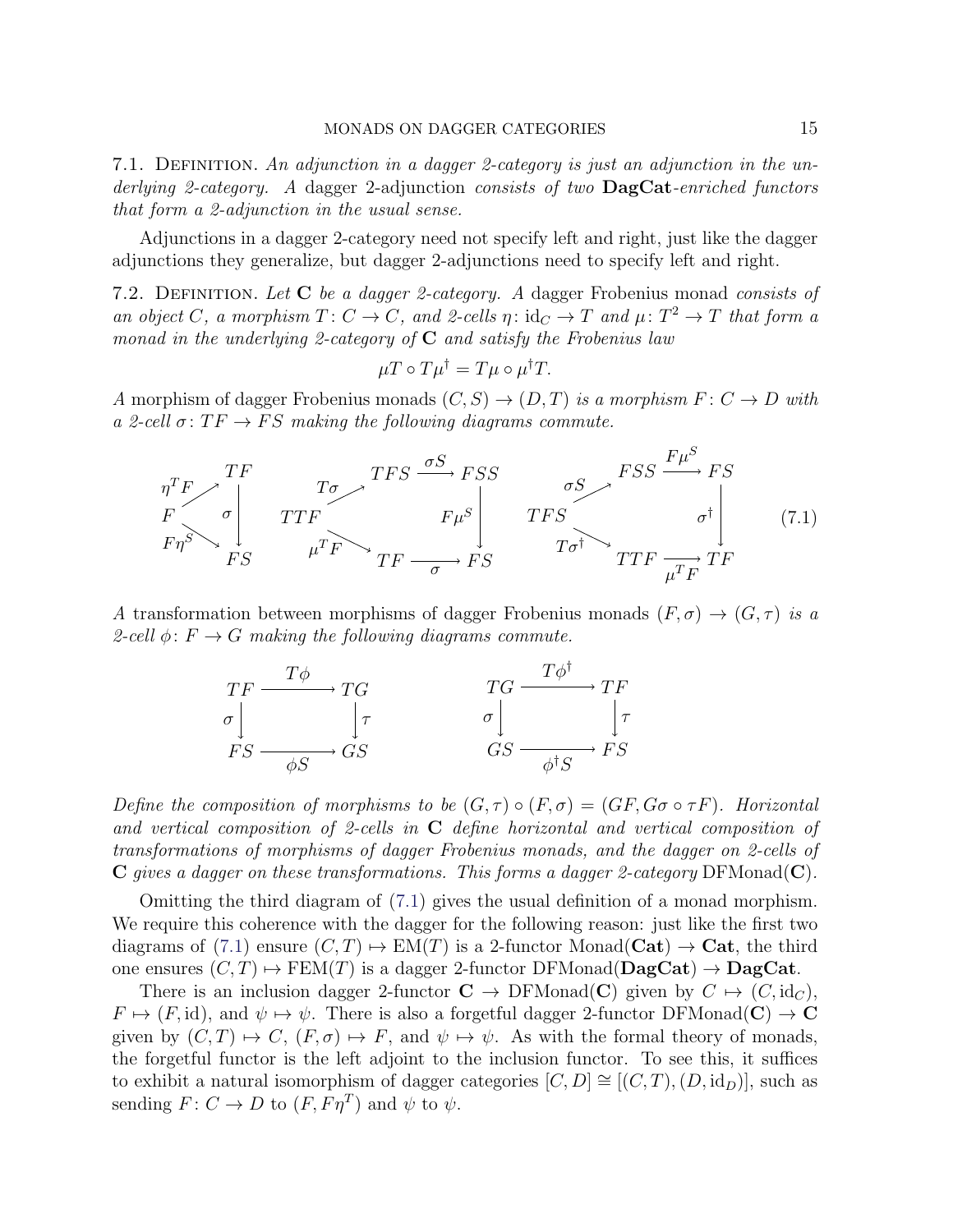7.3. DEFINITION. A dagger 2-category C admits the construction of FEM-algebras when the inclusion  $C \to \mathrm{DFMonad}(C)$  has a right adjoint FEM: DFMonad $(C) \to C$ .

We will abbreviate  $FEM(C, T)$  to  $FEM(T)$  when no confusion can arise.

7.4. THEOREM. If  $C$  admits the construction of FEM-algebras, then dagger Frobenius monads factor as dagger adjunctions.

PROOF. We closely follow the proof of the similar theorem for ordinary monads in [\[25\]](#page-25-12), but need to verify commutativity of some additional diagrams. To verify that  $(T, \mu)$ is a morphism of dagger Frobenius monads  $(C, id) \rightarrow (C, T)$ , the first two diagrams are exactly as for ordinary monads, and the third diagram commutes by Lemma [5.3.](#page-8-3) Denoting the counit of the adjunction of the assumption by  $(E, \varepsilon)$ :  $(FEM(T), id) \rightarrow (C, T)$ , the universal property gives a unique morphism  $(J, id) : (C, id) \rightarrow (FEM(T), id)$  making the following diagram commute.



Thus  $T = EJ$  and  $\mu = \varepsilon J$ . Next we verify  $\varepsilon$  is a transformation of morphisms of dagger Frobenius monads  $(EJE, \mu E) \rightarrow (E, \varepsilon)$ , by showing the following diagrams commute.

$$
\begin{array}{ccc}\nTEJE & \xrightarrow{T\varepsilon} & TE & \xrightarrow{TE} & TEJE \\
\mu E \Big| & \Big| \varepsilon & \varepsilon \Big| & \Big| \mu E \\
TE \xrightarrow{\varepsilon} & E & \xrightarrow{\varepsilon} & TE\n\end{array}
$$

These diagrams are instances of the second and third equations of [\(7.1\)](#page-14-0).

The rest of the proof proceeds exactly as in [\[25\]](#page-25-12). As  $\varepsilon$  is a transformation, the adjunction gives a unique 2-cell  $\xi: JE \to id_{\text{FEM}(T)}$  in C with  $E\xi = \varepsilon$ . Now

$$
E(\xi J \circ J\eta) = E\xi J \circ EJ\eta = \varepsilon J \circ T\eta = \mu \circ T\eta = \mathrm{id},
$$

and so  $\xi J \circ J\eta = id$  by the universal property of the counit. Furthermore

$$
E\xi \circ \eta E = \varepsilon \circ \eta E = \mathrm{id},
$$

so  $(E, J, \mu, \xi)$  is an adjunction generating  $(C, T)$ .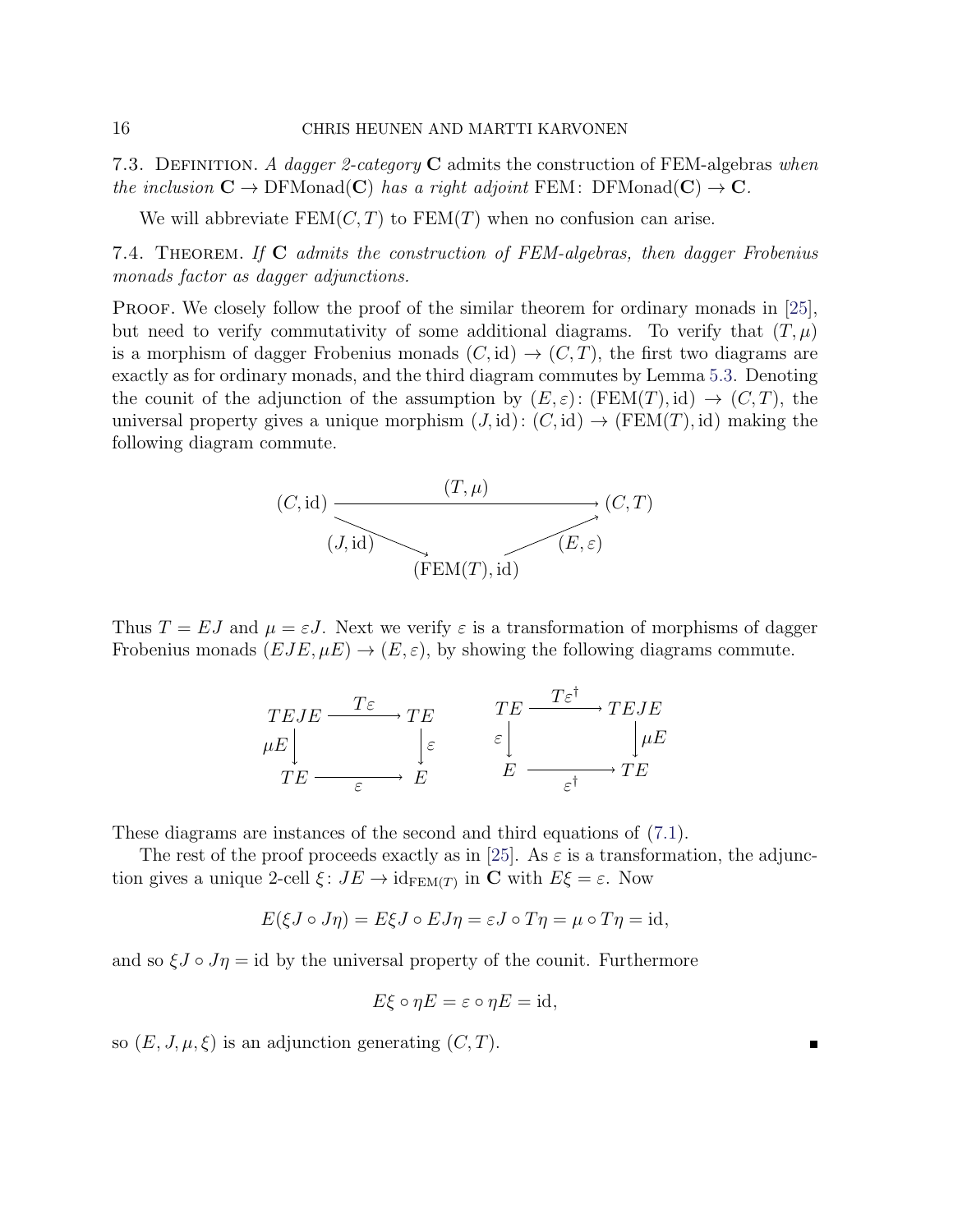#### 7.5. THEOREM. The dagger 2-category DagCat admits the construction of FEM-algebras.

PROOF. We first show  $(C, T) \rightarrow (FEM(T))$  extends to a well-defined dagger 2-functor FEM: DFMonad( $\mathbf{DagCat}$ )  $\rightarrow \mathbf{DagCat}$ . On a 1-cell  $(F, \sigma)$ :  $(\mathbf{C}, S) \rightarrow (\mathbf{D}, T)$ , define a dagger functor  $FEM(F, \sigma)$ :  $FEM(S) \to FEM(T)$  as follows: map the algebra  $a: SA \to A$ to  $F(a) \circ \sigma_A : TFA \to FSA \to FA$  and the homomorphism  $f : (A, a) \to (B, b)$  to  $F(f)$ . The laws for FEM-algebras of  $(F, \sigma)$  now show that  $FEM(F, \sigma)$  sends FEM-algebras to FEM-algebras. On a 2-cell  $\psi: (F, \sigma) \to (G, \tau)$ , define FEM $(\psi)$  by FEM $(\psi)_A = \psi_A$ ; each  $\psi_A$  is a morphism of FEM-algebras.

There is a natural isomorphism of dagger categories  $[C, FEM(T)] \cong [(C, id_{\mathbf{C}}), (\mathbf{D}, T)]$ as follows. A dagger functor  $\mathbf{C} \to \text{FEM}(T)$  consists of a dagger functor  $F\mathbf{C} \to \mathbf{D}$  and a family of maps  $\sigma_A: TFA \to FA$  making each  $(FA, \sigma_A)$  into a FEM-algebra. Then  $(F, \sigma)$ :  $(C, \mathrm{id}_{\mathbf{C}}) \to (\mathbf{D}, T)$  is a well-defined morphism of dagger Frobenius monads. Similarly, any  $(F, \sigma)$ :  $(C, id_{\mathbb{C}}) \to (D, T)$  defines a dagger functor  $C \to \text{FEM}(T)$ . On the level of natural transformations both of these operations are obvious.

#### <span id="page-16-0"></span>8. Strength

As we saw in Example [5.2,](#page-8-1) (Frobenius) monoids in a monoidal dagger category induce (dagger Frobenius) monads on the category. This in fact sets up an adjunction between monoids and strong monads [\[31\]](#page-26-1). This section shows that the Frobenius law promotes this folklore adjunction to an equivalence. Most of this section generalizes to the non-dagger setting.

8.1. DEFINITION. A dagger functor  $F$  between monoidal dagger categories is strong if it is equipped with natural unitary morphisms  $st_{A,B}$ :  $A \otimes F(B) \rightarrow F(A \otimes B)$  satisfying st  $\alpha = F(\alpha) \circ st \circ (id \otimes st)$  and  $F(\lambda) \circ st = \lambda$ . A (dagger Frobenius) monad on a monoidal dagger category is strong if it is a strong dagger functor with  $st \circ (id \otimes \mu) = \mu \circ T(st) \circ st$  and st ∘(id⊗ $\eta$ ) =  $\eta$ . A morphism  $\beta$  of dagger Frobenius monads is strong if  $\beta$ ∘st = st ∘(id⊗ $\beta$ ).

To prove the equivalence between dagger Frobenius monoids and strong dagger Frobenius monads, we need two lemmas.

<span id="page-16-1"></span>8.2. LEMMA. If T is a strong dagger Frobenius monad on a monoidal dagger category, then  $T(I)$  is a dagger Frobenius monoid.

**PROOF.** Consider the diagram in Figure [1.](#page-17-0) Region (i) commutes because  $T$  is a dagger Frobenius monad, (ii) because  $\mu^{\dagger}$  is natural, (iii) because  $\rho^{-1}$  is natural, (iv) because st<sup>†</sup> is natural, (v) is a consequence of T being a strong monad, (vi) commutes as  $\rho$  is natural, (vii) and (viii) because st is natural, (ix) commutes trivially and (x) because st is natural. Regions  $(ii)'_{-}(x)$ ' commute for dual reasons. Hence the outer diagram commutes.  $\blacksquare$ 

<span id="page-16-2"></span>8.3. LEMMA. If T is a strong dagger Frobenius monad on a monoidal dagger category, then  $T\rho \circ st \colon A \otimes T(I) \to T(A)$  preserves  $\eta^{\dagger}$  and  $\mu^{\dagger}$ .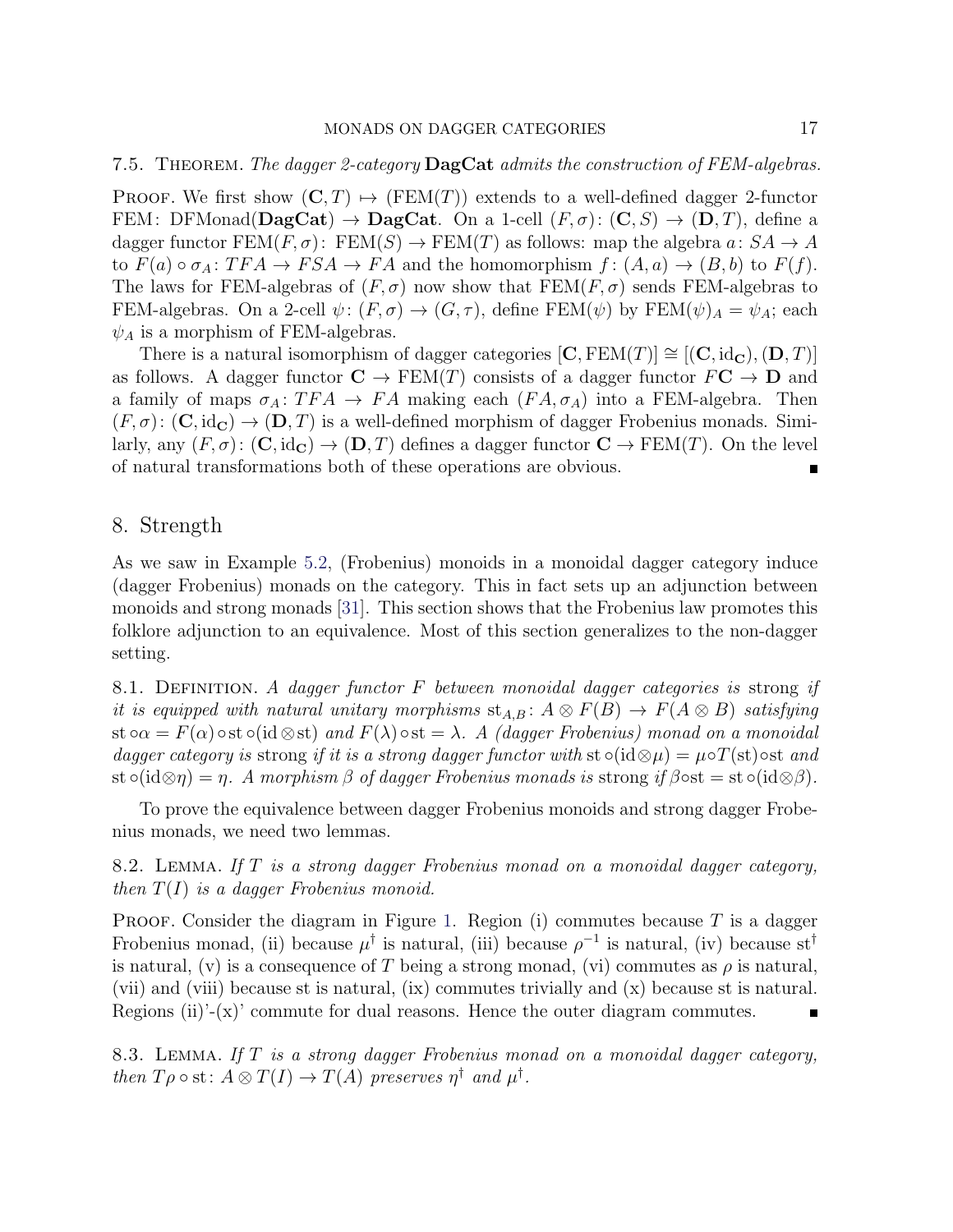

<span id="page-17-0"></span>Figure 1: Diagram proving that  $T \mapsto T(I)$  preserves the Frobenius law.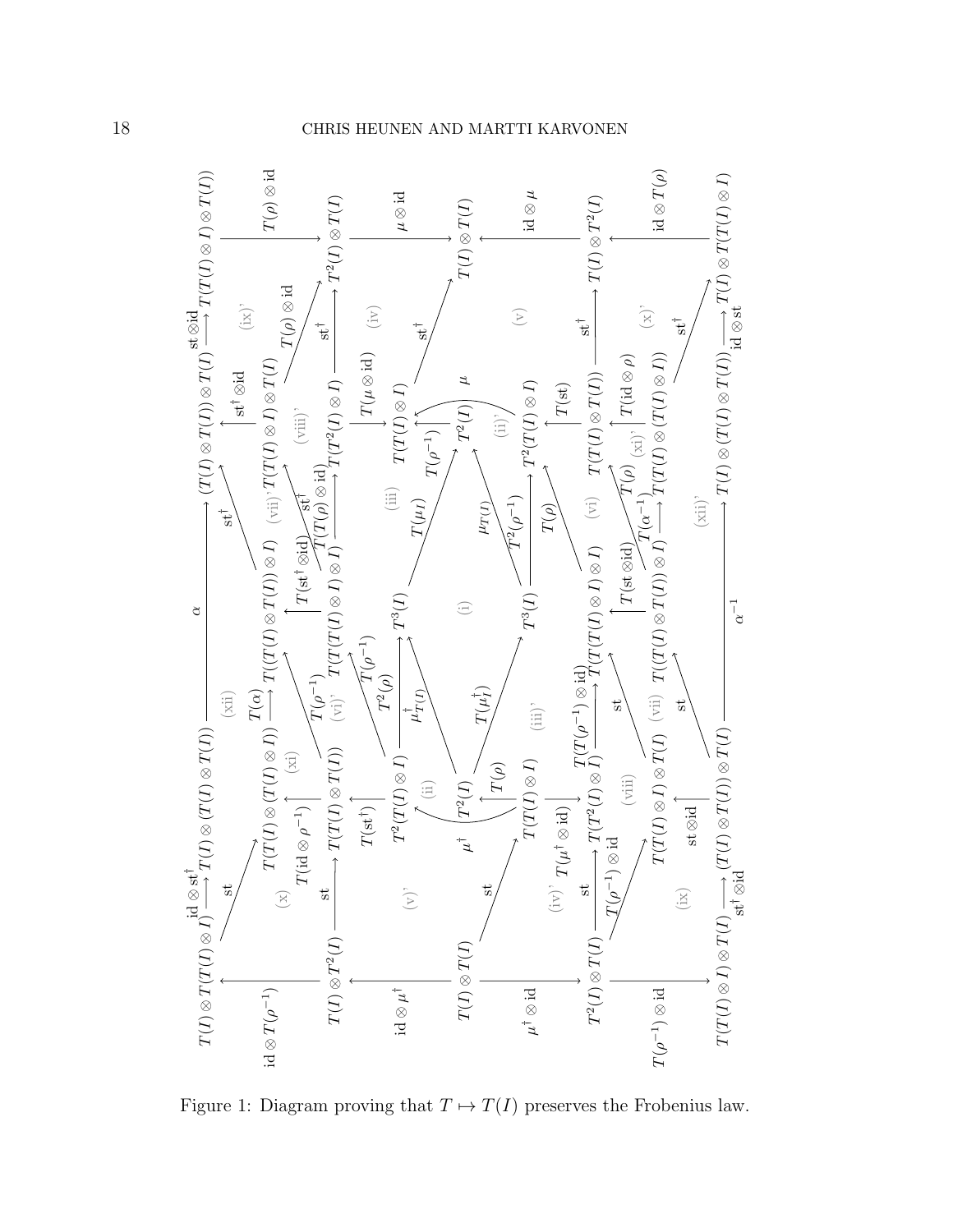**PROOF.** To show that  $\eta^{\dagger}$  is preserved, it suffices to see that



commutes. But the rectangle commutes because  $\eta^{\dagger}$  is natural, and the triangle commutes because  $T$  is a strong monad and strength is unitary.

To see that  $\mu^{\dagger}$  is preserved, consider the following diagram:



Commutativity of region (i) is a consequence of strength being unitary, (ii) commutes by definition, (iii) commutes as strength is natural, (iv) because T is a strong functor, (v) by coherence and finally (vi) by naturality of  $\mu^{\dagger}$ .  $\blacksquare$ 

<span id="page-18-0"></span>8.4. THEOREM. Let C be a monoidal dagger category. The operations  $B \mapsto -\otimes B$  and  $T \mapsto T(I)$  form an equivalence between dagger Frobenius monoids in C and strong dagger Frobenius monads on C.

**PROOF.** It is well-known that  $B \mapsto -\otimes B$  is left adjoint to  $T \mapsto T(I)$ , when considered as maps between ordinary monoids and ordinary strong monads, see [\[31\]](#page-26-1); the unit of the adjunction is  $\lambda: I \otimes B \to B$ , and the counit is determined by  $T \rho \circ st: A \otimes T(I) \to T(A)$ .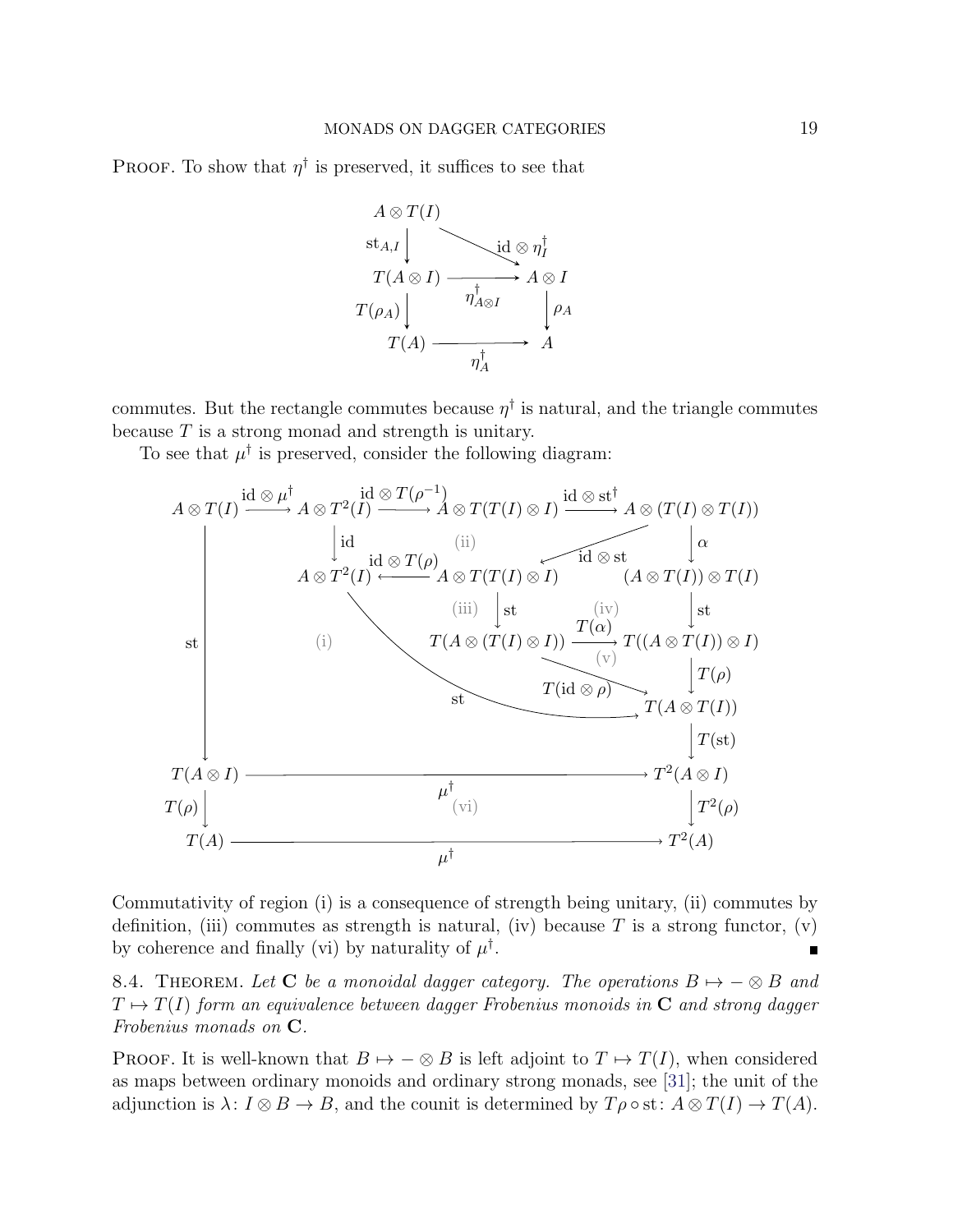#### 20 CHRIS HEUNEN AND MARTTI KARVONEN

Example [5.2](#page-8-1) already showed that  $B \mapsto -\otimes B$  preserves the Frobenius law. Lemma [8.2](#page-16-1) shows that  $T \mapsto T(I)$  preserves the Frobenius law, too. It remains to prove that they form an equivalence. Clearly the unit of the adjunction is a natural isomorphism. To see that the counit is also a natural isomorphism, combine Lemmas [8.3](#page-16-2) and [3.5.](#page-5-1)  $\blacksquare$ 

It follows from the previous theorem that not every dagger Frobenius monad is strong: as discussed in Section [5,](#page-8-0) the monad induced by the dagger adjunction of Example [4.3](#page-6-1) is not of the form  $-\otimes B$  for fixed B.

# 8.5. REMARK. One might think it too strong to require strength to be unitary. But without it, Theorem [8.4](#page-18-0) no longer holds.

PROOF. Call a dagger Frobenius monad *rather strong* when it is simultaneously a strong monad. The operations of Theorem [8.4](#page-18-0) do not form an adjunction between Frobenius monoids and rather strong Frobenius monads, because the counit of the adjunction would not be a well-defined morphism. Producing a counterexample where the counit does not preserve  $\mu^{\dagger}$  comes down to finding a rather strong Frobenius monad with  $T(\eta_A) \circ \eta_A \neq 0$  $\mu^\dagger_{\scriptscriptstyle\mathcal{A}}$  $_A^{\mathsf{T}} \circ \eta_A$  for some A. This is the case when  $T = -\otimes B$  for a dagger Frobenius monoid B with  $\phi \otimes \phi \neq (\phi)$ <sup>†</sup> ∘  $\phi$ . Such dagger Frobenius monoids certainly exist: if G is any nontrivial group, regarded as a dagger Frobenius monoid in Rel as in Example [3.4,](#page-4-1) then  $\otimes$   $\phi$  is the relation  $\{(*, (1, 1))\}$ , but  $(\phi)$ <sup>†</sup>  $\circ$   $\phi = \{(*, (g, g^{-1})) \mid g \in G\}$ .

A Frobenius monoid in a monoidal dagger category is *special* when  $\Diamond \circ \Diamond =$ . Theorem [8.4](#page-18-0) restricts to an equivalence between special dagger Frobenius monoids and special strong dagger Frobenius monads.

For symmetric monoidal dagger categories, there is also a notion of commutativity for strong monads [\[18,](#page-25-13) [15\]](#page-25-14). Given a strong dagger Frobenius monad  $T$ , one can define a natural transformation  $st'_{A,B}$ :  $T(A) \otimes B \to T(A \otimes B)$  by  $T(\sigma_{B,A}) \circ st_{B,A} \circ \sigma_{T(A),B}$ , and

$$
dst_{A,B} = \mu_{A \otimes B} \circ T(st'_{A,B}) \circ st_{T(A),B},
$$
  

$$
dst'_{A,B} = \mu_{A \otimes B} \circ T(st_{A,B}) \circ st'_{A,T(B)}.
$$

The strong dagger Frobenius monad is commutative when these coincide. Theorem [8.4](#page-18-0) restricts to an equivalence between commutative dagger Frobenius monoids and commutative strong dagger Frobenius monads. Kleisli categories of commutative monads on symmetric monoidal categories are again symmetric monoidal [\[5\]](#page-24-13). This extends to dagger categories.

8.6. THEOREM. If T is a commutative strong dagger Frobenius monad on a symmetric monoidal dagger category  $C$ , then  $Kl(T)$  is a symmetric monoidal dagger category.

**PROOF.** The monoidal structure on Kl(T) is given by  $A \otimes_T B = A \otimes B$  on objects and by  $f \otimes_T g = \text{dst} \circ (f \otimes q)$  on morphisms. The coherence isomorphisms of Kl(T) are images of those in C under the functor  $C \to Kl(T)$ . This functor preserves daggers and hence unitaries, making all coherence isomorphisms of  $Kl(T)$  unitary. It remains to check that the dagger on Kl(T) satisfies  $(f \otimes_T g)^\dagger = f^\dagger \otimes_T g^\dagger$ . Theorem [8.4](#page-18-0) makes T isomorphic to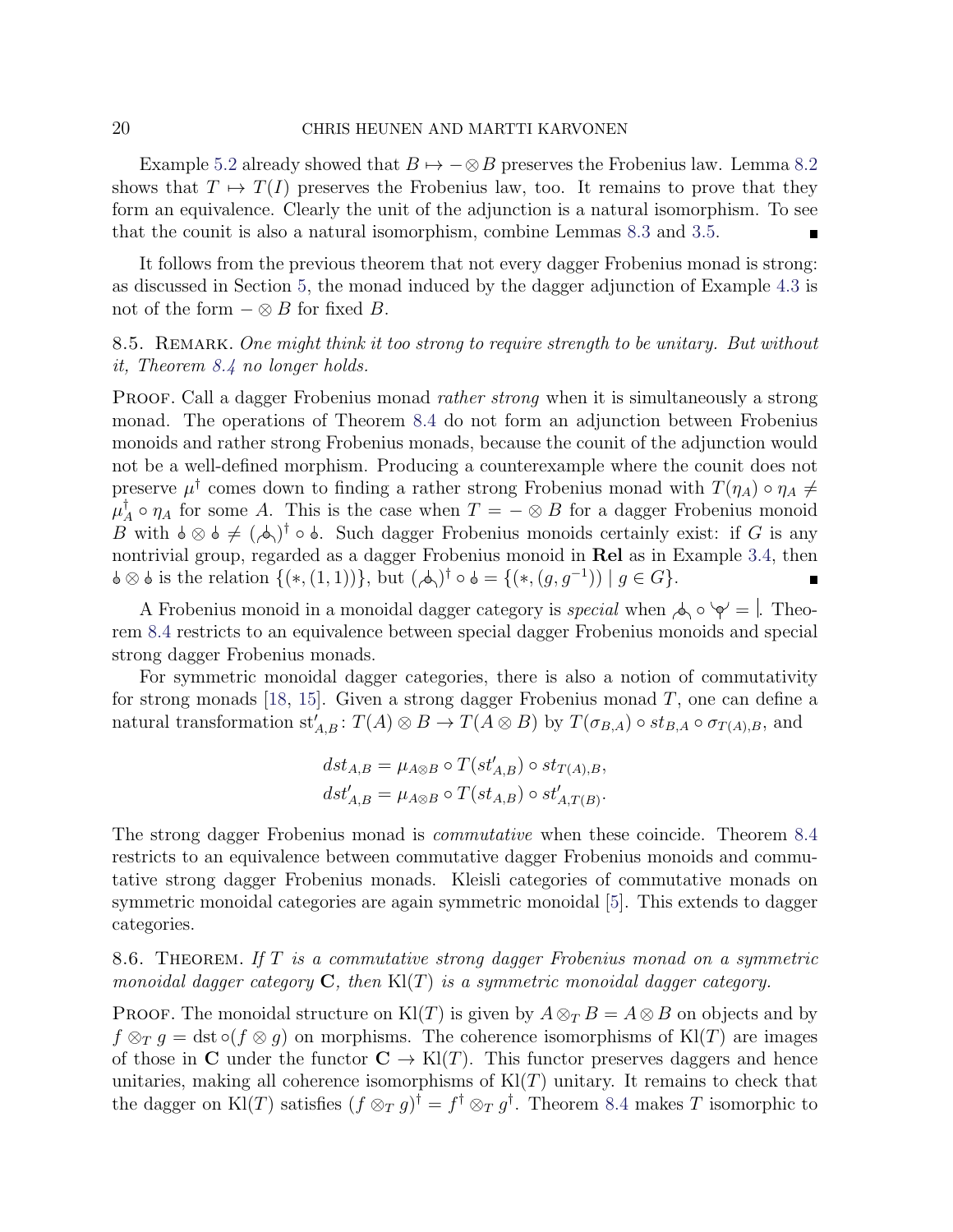$S = -\otimes T(I)$ , and this induces an isomorphism between the respective Kleisli categories that preserves daggers and monoidal structure on the nose. Thus it suffices to check that this equation holds on  $\text{Kl}(S)$ :

(f ⊗<sup>S</sup> g) † = f g T (I) = f g T (I) = f † ⊗<sup>S</sup> g † .

But this is a straightforward graphical argument



using associativity, commutativity, unitality, and Lemma [5.3.](#page-8-3)

### <span id="page-20-0"></span>9. Closure

This final section justifies the Frobenius law from first principles, by explaining it as a coherence property between daggers and closure. In a monoidal dagger category that is closed, monoids and daggers interact in two ways. First, any monoid picks up an involution by internalizing the dagger. Second, any monoid embeds into an endohomset by closure, and the dagger is an involution on the endohomset. The Frobenius law is equivalent to the property that these two canonical involutions coincide.

We start by giving an equivalent formulation of the Frobenius law.

<span id="page-20-2"></span>9.1. LEMMA. A monoid  $(A, \phi, \phi)$  in a monoidal dagger category is a dagger Frobenius monoid if and only if it satisfies the following equation.

<span id="page-20-1"></span>
$$
\left\langle \uparrow \right\rangle = \left\langle \uparrow \right\rangle \qquad (9.1)
$$

**PROOF.** The Frobenius law  $(3.1)$  directly implies  $(9.1)$ . Conversely,  $(9.1)$  gives



by associativity. But since the left-hand side is self-adjoint, so is the right-hand side, giving the Frobenius law [\(3.1\)](#page-4-0).

Г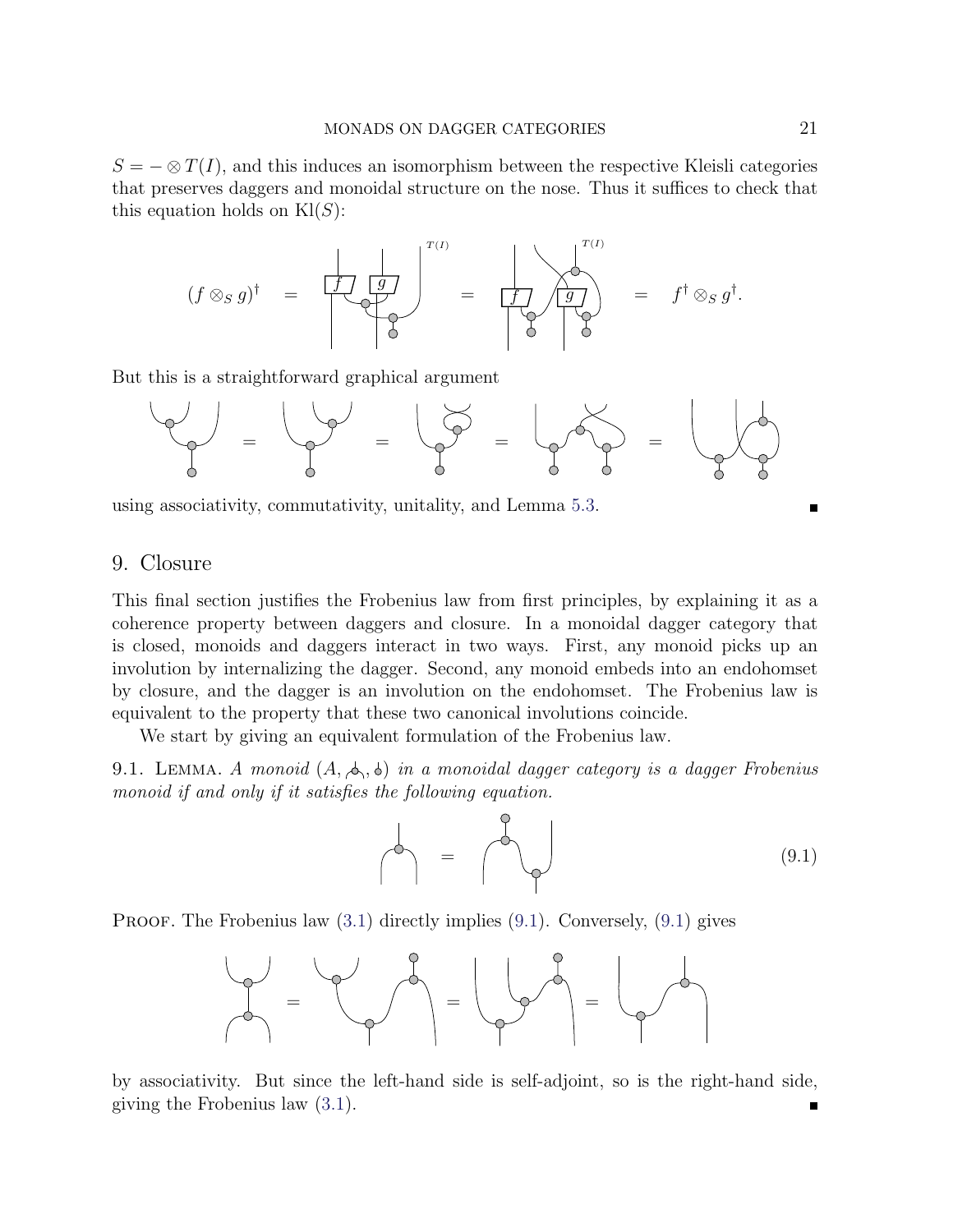#### 22 CHRIS HEUNEN AND MARTTI KARVONEN

Any dagger Frobenius monoid forms a duality with itself in the following sense.

9.2. DEFINITION. Morphisms  $\eta: I \to A \otimes B$  and  $\varepsilon: B \otimes A \to I$  in a monoidal category form a duality when they satisfy the following equations.



In the categories Rel and FHilb, every object A is part of a duality  $(A, B, \eta, \varepsilon)$ : they are *compact* categories. Moreover, in those categories we may choose  $\varepsilon = \eta \circ \sigma$ : they are compact dagger categories.

Let  $C$  be a closed monoidal category, so that there is a correspondence of morphisms  $A \otimes B \to C$  and  $A \to [B, C]$  called *currying*. Write  $A^*$  for  $[A, I]$ , and write ev for the counit  $A^* \otimes A \to I$ . If  $(A, \varphi', \hat{\theta})$  is a comonoid in C, then  $A^*$  becomes a monoid with unit and multiplication given by currying  $\hat{\mathcal{C}}: I \otimes A \rightarrow I$  and

$$
\overbrace{\left(\begin{array}{c}\n\text{ev} \\
\text{ev}\n\end{array}\right)}^{\text{ev}} : (A^* \otimes A^*) \otimes A \to I.
$$

This monoid and comonoid are related by a map  $i: A \to A^*$  obtained by currying  $\sim \sim$ .

<span id="page-21-3"></span>9.3. PROPOSITION. A monoid  $(A, \phi, \phi)$  in a monoidal dagger category that is also a closed monoidal category is a dagger Frobenius monoid if and only if  $i: A \rightarrow A^*$  is a monoid homomorphism and ev:  $A^* \otimes A \rightarrow I$  forms a duality with

<span id="page-21-2"></span><span id="page-21-1"></span><span id="page-21-0"></span>
$$
\begin{array}{c}\n\downarrow \\
\downarrow \\
\heartsuit\n\end{array} : I \to A \otimes A^*.\n\tag{9.2}
$$

PROOF. The morphism i always preserves units: ev  $\circ(i\otimes id)\circ(\phi\otimes id) = \phi \circ \phi(\phi\otimes id) = \phi$ . It preserves multiplication precisely when:

= = i ev = i i ev = (9.3)

Furthermore, ev:  $A^* \otimes A \rightarrow I$  and [\(9.2\)](#page-21-0) form a duality precisely when:

$$
\left| \begin{array}{c} \begin{pmatrix} \text{ev} \\ \hline i \end{pmatrix} \\ \text{O} \end{array} \right| = \left| \begin{array}{c} \begin{pmatrix} \text{ev} \\ \text{ev} \end{pmatrix} \\ \text{O} \end{array} \right| = \left| \begin{array}{c} \begin{pmatrix} \text{ev} \\ \text{ev} \end{pmatrix} \\ \text{O} \end{array} \right| \tag{9.4}
$$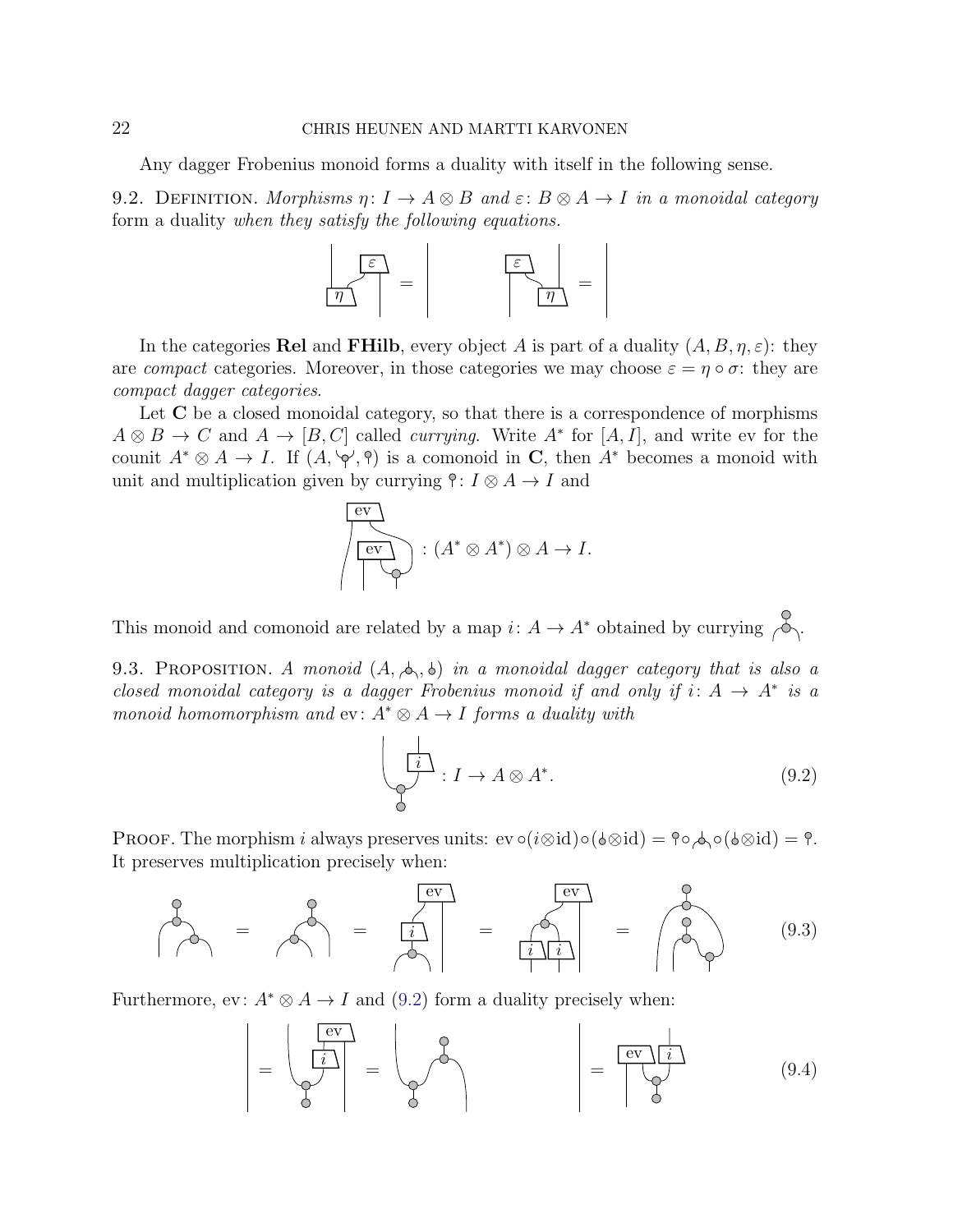By evaluating both sides, it is easy to see that the left equation implies the right one.

Now, assuming the Frobenius law [\(3.1\)](#page-4-0), Lemma [5.3](#page-8-3) and unitality guarantee that (the left equation of)  $(9.4)$  is satisfied, as well as  $(9.3)$ :



Conversely, equations [\(9.3\)](#page-21-2) and [\(9.4\)](#page-21-1) imply:

$$
\frac{1}{2}
$$
 =  $\frac{1}{2}$  =  $\frac{1}{2}$  =  $\frac{1}{2}$  =  $\frac{1}{2}$ 

Lemma [9.1](#page-20-2) now finishes the proof.

In any closed monoidal category,  $[A, A]$  is canonically a monoid. The 'way of the dagger' suggests that there should be interaction between the dagger and closure in categories that have both.

9.4. DEFINITION. A sheathed dagger category is a monoidal dagger category that is also closed monoidal, such that

$$
\begin{array}{c}\n\begin{array}{c}\n\downarrow \\
\hline\n\end{array} \\
\begin{array}{c}\n\hline\n\end{array} \\
\begin{array}{c}\n\hline\n\end{array} \\
\begin{array}{c}\n\hline\n\end{array} \\
\begin{array}{c}\n\hline\n\end{array} \\
\begin{array}{c}\n\hline\n\end{array} \\
\begin{array}{c}\n\hline\n\end{array} \\
\begin{array}{c}\n\hline\n\end{array} \\
\begin{array}{c}\n\hline\n\end{array} \\
\begin{array}{c}\n\hline\n\end{array} \\
\begin{array}{c}\n\hline\n\end{array} \\
\begin{array}{c}\n\hline\n\end{array} \\
\begin{array}{c}\n\hline\n\end{array} \\
\begin{array}{c}\n\hline\n\end{array} \\
\begin{array}{c}\n\hline\n\end{array} \\
\begin{array}{c}\n\hline\n\end{array} \\
\begin{array}{c}\n\hline\n\end{array} \\
\begin{array}{c}\n\hline\n\end{array} \\
\begin{array}{c}\n\hline\n\end{array} \\
\begin{array}{c}\n\hline\n\end{array} \\
\begin{array}{c}\n\hline\n\end{array} \\
\begin{array}{c}\n\hline\n\end{array} \\
\begin{array}{c}\n\hline\n\end{array} \\
\begin{array}{c}\n\hline\n\end{array} \\
\begin{array}{c}\n\hline\n\end{array} \\
\begin{array}{c}\n\hline\n\end{array} \\
\begin{array}{c}\n\hline\n\end{array} \\
\begin{array}{c}\n\hline\n\end{array} \\
\begin{array}{c}\n\hline\n\end{array} \\
\begin{array}{c}\n\hline\n\end{array} \\
\begin{array}{c}\n\hline\n\end{array} \\
\begin{array}{c}\n\hline\n\end{array} \\
\begin{array}{c}\n\hline\n\end{array} \\
\begin{array}{c}\n\hline\n\end{array} \\
\begin{array}{c}\n\hline\n\end{array} \\
\begin{array}{c}\n\hline\n\end{array} \\
\begin{array}{c}\n\hline\n\end{array} \\
\begin{array}{c}\n\hline\n\end{array} \\
\begin{array}{c}\n\hline\n\end{array} \\
\begin{array}{c}\n\hline\n\end{array} \\
\begin{array}{c}\n\hline\n\end{array} \\
\begin{array}{c}\n\h
$$

for all objects A, and for all morphisms  $f, g : B \to C \otimes [A, A]$ :

$$
\begin{array}{c}\n\boxed{\text{ev}_{[A,A]}} \\
\boxed{f} \\
\end{array} = \begin{array}{c}\n\boxed{\text{ev}_{[A,A]}} \\
\boxed{g} \\
\end{array} \qquad \implies \qquad \boxed{f} = \boxed{g}
$$

Any compact dagger category is a sheathed dagger category: the first axiom there says that A<sup>∗</sup> ⊗ A with its canonical monoid structure is a dagger Frobenius monoid, and the second axiom then holds because the evaluation morphism is invertible. But the definition of sheathed dagger categories is much weaker. The second axiom merely says that partial evaluation is faithful, which is the case in any well-pointed monoidal dagger category. In any closed monoidal category, the evaluation map canonically makes A into an algebra for the monad  $-\otimes [A, A]$ . The first axiom merely says that A is  $-\otimes [A, A]$ -self-adjoint, as in  $(6.2)$ . It does not assume  $\vert A, A \vert$  is a dagger Frobenius monoid, nor that A is a FEM-algebra. No other plausible conditions are imposed, such as the bifunctor  $[-,-]$ being a dagger functor, which does hold in compact dagger categories. Nevertheless, the following example shows that being a sheathed dagger category is essentially a monoidal notion, that degenerates for cartesian categories.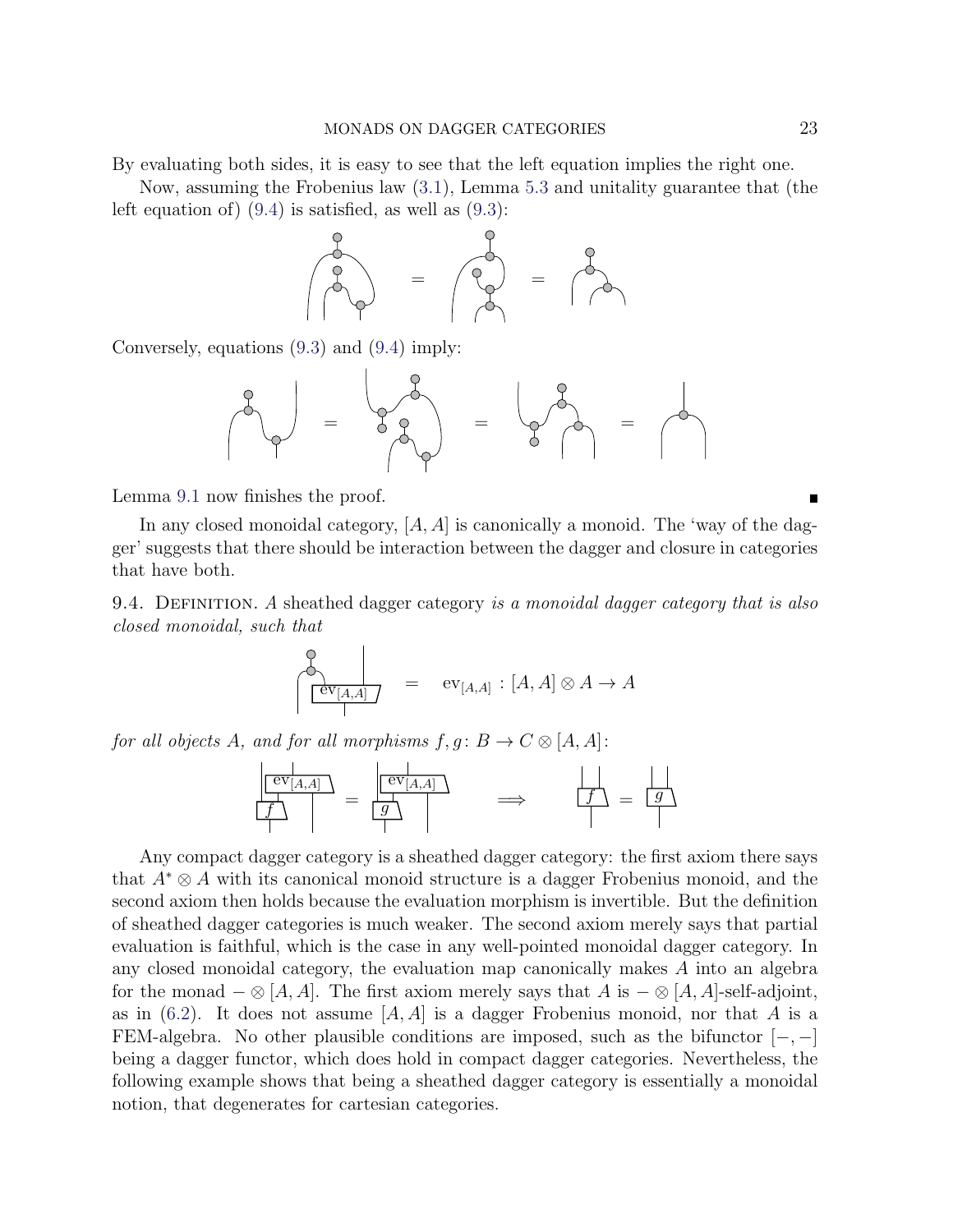9.5. EXAMPLE. If a Cartesian closed category has a dagger, every homset is a singleton.

PROOF. Because the terminal object is in fact a zero object, there are natural bijections  $hom(A, B) \cong hom(0 \times A, B) \cong hom(0, B<sup>A</sup>) \cong {*}.$ 

Currying the multiplication of a monoid  $(A, \phi, \phi)$  in a closed monoidal category gives a monoid homomorphism  $R: A \to [A, A]$ . This is the abstract version of Cayley's embedding theorem, which states that any group embeds into the symmetric group on itself. If the category also has a dagger, there is also a monoid homomorphism  $R_* = [R^{\dagger}, \text{id}_I] : A^* \to [A, A]^*.$ 

<span id="page-23-0"></span>9.6. THEOREM. In a sheathed dagger category,  $(A, \phi, \phi)$  is a dagger Frobenius monoid if and only if the following diagram commutes.

$$
A \xrightarrow{\qquad R} [A, A]
$$
  

$$
i_A \downarrow \qquad \qquad [i_{[A,A]}
$$
  

$$
A^* \xrightarrow{\qquad R_*} [A, A]^*
$$

PROOF. Evaluating both sides shows that  $R$  and  $i$  commute precisely when:



But this is equivalent to



Lemma [9.1](#page-20-1) now finishes the proof.

9.7. COROLLARY. The following are equivalent for a monoid  $(A, \phi, \phi)$  in a compact dagger category:

- $(A, \phi, \phi)$  is a dagger Frobenius monoid;
- the canonical morphism  $i: A \to A^*$  is an involution:  $i_* \circ i = id_A$ ;
- the canonical Cayley embedding is involutive:  $i \circ R = R_* \circ i$ .

PROOF. Combine Proposition [9.3](#page-21-3) and Theorem [9.6.](#page-23-0)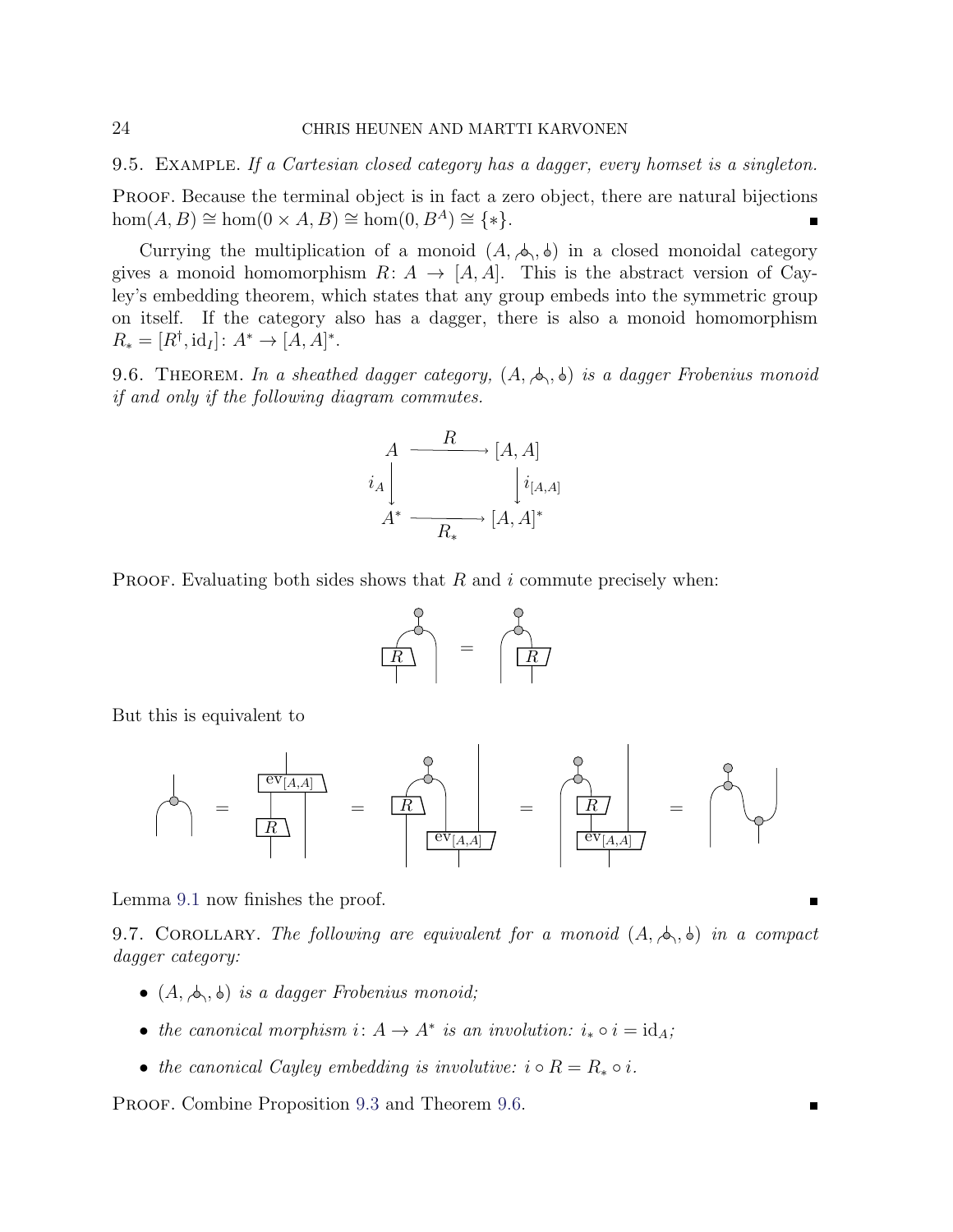# References

- <span id="page-24-3"></span>[1] H. B. Axelsen and R. Kaarsgaard. Join inverse categories as models of reversible recursion. In Foundations of Software Science and Computation Structures, 2016.
- <span id="page-24-2"></span>[2] W. J. Bowman, R. P. James, and A. Sabry. Dagger traced symmetric monoidal categories and reversible programming. Reversible Computation, 2011.
- <span id="page-24-6"></span>[3] D. Bulacu and B. Torrecillas. On Frobenius and separable algebra extensions in monoidal categories: applications to wreaths. Journal of Noncommutative Geometry, 9:707–774, 2015.
- <span id="page-24-12"></span>[4] B. Coecke and D. Pavlovic. Quantum measurements without sums, pages 559–596. Taylor and Francis, 2008.
- <span id="page-24-13"></span>[5] B. Day. On closed category of functors II. In Sydney Category Theory Seminar, number 420 in Lecture Notes in Mathematics, pages 20–54, 1974.
- <span id="page-24-8"></span>[6] A. de Vos and S. de Baerdemacker. Matrix calculus for classical and quantum circuits. ACM Journal on Emerging Technologies in Computing Systems, 11(2):9, 2014.
- <span id="page-24-7"></span>[7] A. S. Green, P. LeFanu Lumsdaine, N. J. Ross, P. Selinger, and B. Valiron. A scalable quantum programming language. ACM SIGPLAN Notices, 48(6):333–342, 2013.
- <span id="page-24-9"></span>[8] C. Heunen. Categorical quantum models and logics. Amsterdam University Press, 2009.
- <span id="page-24-5"></span>[9] C. Heunen. An embedding theorem for Hilbert categories. Theory and Applications of Categories, 22(13):321–344, 2009.
- <span id="page-24-10"></span>[10] C. Heunen, I. Contreras, and A. Cattaneo. Relative Frobenius algebras are groupoids. Journal of Pure and Applied Algebra, 217:114–124, 2013.
- <span id="page-24-4"></span>[11] C. Heunen and B. Jacobs. Quantum logic in dagger kernel categories. Order, 27(2):177–212, 2010.
- <span id="page-24-1"></span>[12] C. Heunen and M. Karvonen. Reversible monadic computing. In Mathematical Foundations of Programming Semantics, volume 319 of Electronic Notes in Theoretical Computer Science, pages 217–237, 2015.
- <span id="page-24-11"></span>[13] C. Heunen and S. Tull. Categories of relations as models of quantum theory. In International Workshop on Quantum Physics and Logic, volume 195 of Electronic Proceedings in Theoretical Computer Science, pages 247–261, 2015.
- <span id="page-24-0"></span>[14] C. Heunen and J. Vicary. Categories for Quantum Theory: An Introduction. Oxford University Press, 2016.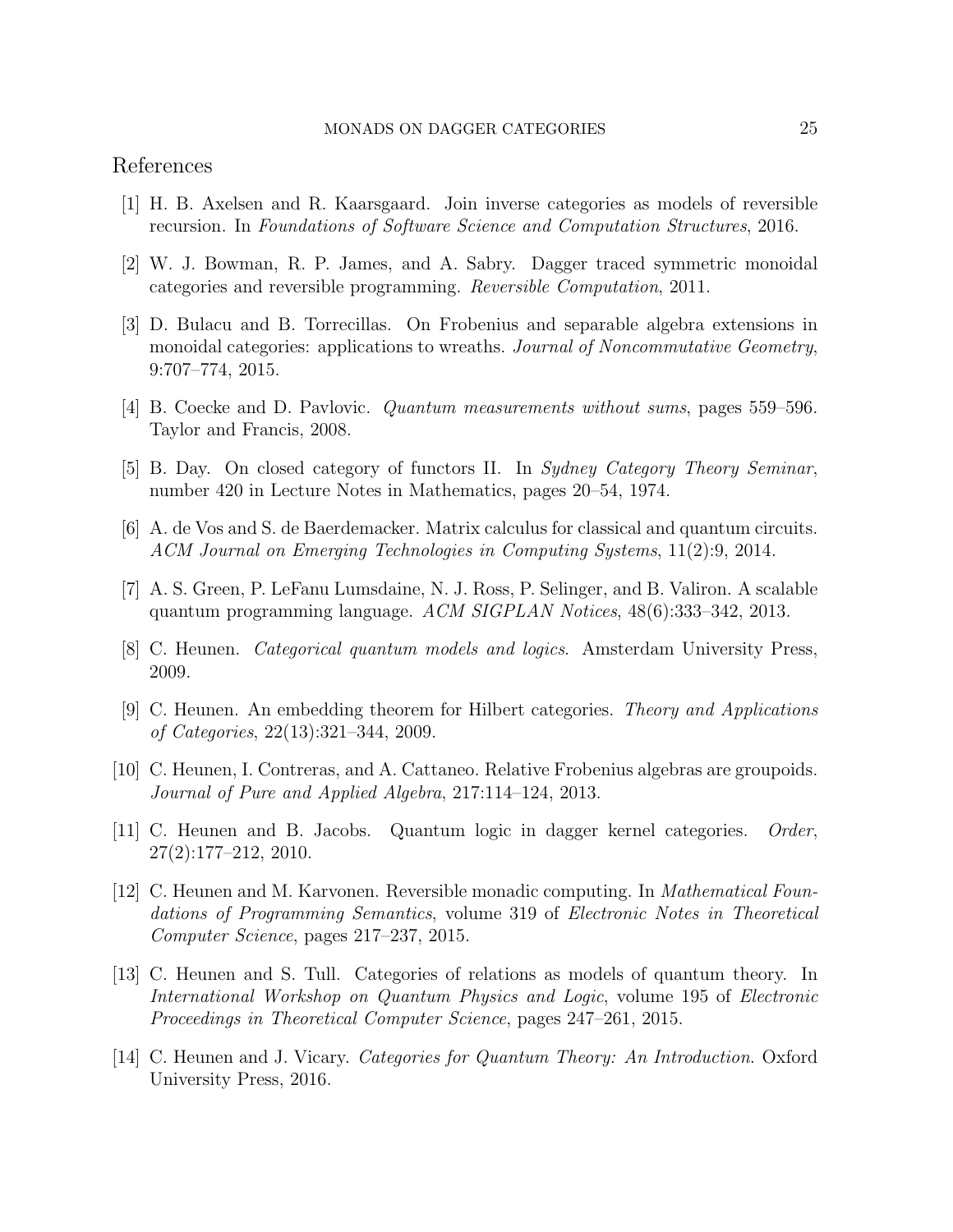- <span id="page-25-14"></span>[15] B. P. F. Jacobs. Semantics of weakening and contraction. Annals of Pure and Applied Logic,  $69(1)$ :73-106, 1994.
- <span id="page-25-6"></span>[16] B. P. F. Jacobs. Coalgebraic walks, in quantum and Turing computation. FoSSaCS, Lecture Notes in Computer Science, 6604:12–26, 2011.
- <span id="page-25-5"></span>[17] B.P.F. Jacobs. Involutive categories and monoids, with a GNS-correspondence. Foundations of Physics, 42(7):874–895, 2012.
- <span id="page-25-13"></span>[18] A. Kock. Strong functors and monoidal monads. Archiv der Mathematik,  $23(1):113-$ 120, 1972.
- <span id="page-25-4"></span>[19] A. Lauda. Frobenius algebras and ambidextrous adjunctions. Theory and Applicatoins of Categories, 16(4):84–122, 2006.
- <span id="page-25-11"></span>[20] S. Mac Lane. Categories for the Working Mathematician. Springer, 2nd edition, 1971.
- <span id="page-25-8"></span>[21] D. Pavlovic. Geometry of abstraction in quantum computation. In Classical and Quantum Information Assurance Foundations and Practice, number 09311 in Dagstuhl Seminar Proceedings, 2010.
- <span id="page-25-0"></span>[22] P. Selinger. Dagger compact closed categories and completely positive maps. In 3rd International Workshop on Quantum Programming Languages, volume 170 of Electronic Notes in Theoretical Computer Science, pages 139–163, 2007.
- <span id="page-25-9"></span>[23] P. Selinger. A survey of graphical languages for monoidal categories. Number 813 in Lecture Notes in Physics, pages 289–356. Springer, 2009.
- <span id="page-25-7"></span>[24] P. Selinger and B. Valiron. A lambda calculus for quantum computation with classical control. Mathematical Structures in Computer Science, 16(3):527–552, 2006.
- <span id="page-25-12"></span>[25] R. Street. The formal theory of monads. Journal of Pure and Applied Algebra, 2(2):149–168, 1972.
- <span id="page-25-3"></span>[26] R. Street. Frobenius monads and pseudomonoids. Journal of Mathematical Physics, 45(10):3930–3948, 2004.
- <span id="page-25-2"></span>[27] Univalent Foundations Program. Homotopy Type Theory: Univalent Foundations of Mathematics. <http://homotopytypetheory.org/book>, Institute for Advanced Study, 2013.
- <span id="page-25-10"></span>[28] J. Vicary. Categorical formulation of quantum algebras. Communications in Mathematical Physics, 304(3):765–796, 2011.
- <span id="page-25-1"></span>[29] J. Vicary. Completeness of †-categories and the complex numbers. Journal of Mathematical Physics, 52(8):082104, 2011.